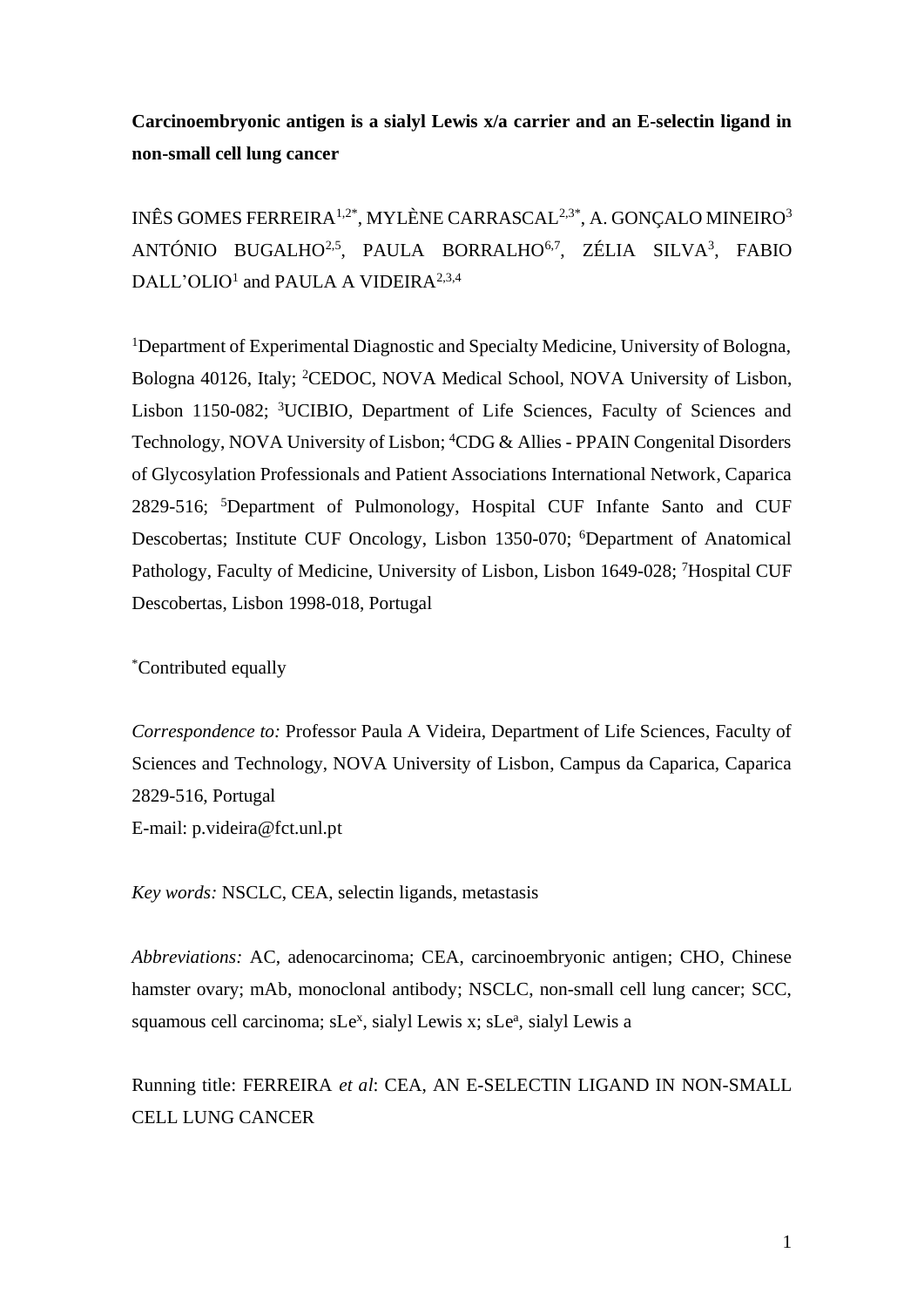**Abstract.** The formation of distant metastasis resulting from vascular dissemination is one of the leading causes of mortality in non-small cell lung cancer (NSCLC). This metastatic dissemination initiates with the adhesion of circulating cancer cells to the endothelium. The minimal requirement for the binding of leukocytes to endothelial Eselectins and subsequent transmigration is the epitope of the fucosylated glycan, sialyl Lewis  $x$  (sLe<sup>x</sup>), attached to specific cell surface glycoproteins. sLe<sup>x</sup> and its isomer sialyl Lewis a (sLe<sup>a</sup>) have been described in NSCLC, but their functional role in cancer cell adhesion to endothelium is still poorly understood. In this study, it was hypothesised that, similarly to leukocytes, sLe glycans play a role in NSCLC cell adhesion to E-selectins. To assess this, paired tumour and normal lung tissue samples from 18 NSCLC patients were analyzed. Immunoblotting and immunohistochemistry assays demonstrated that tumour tissues exhibited significantly stronger reactivity with anti-sLe<sup>x</sup>/sLe<sup>a</sup> antibody and E-selectin chimera than normal tissues (2.2- and 1.8-fold higher, respectively), as well as a higher immunoreactive score. High sLe<sup>x</sup>/sLe<sup>a</sup> expression was associated with bone metastasis. The overall  $\alpha$ 1,3-fucosyltransferase (FUT) activity was increased in tumour tissues, along with the mRNA levels of FUT3, FUT6 and FUT7, whereas FUT4 mRNA expression was decreased. The expression of E-selectin ligands exhibited a weak but significant correlation with the FUT3/FUT4 and FUT7/FUT4 ratios. Additionally, carcinoembryonic antigen (CEA) was identified in only 8 of the 18 tumour tissues; CEApositive tissues exhibited significantly increased sLe<sup>x</sup>/sLe<sup>a</sup> expression. Tumour tissue areas expressing CEA also expressed sLe<sup>x</sup>/sLe<sup>a</sup> and showed reactivity to E-selectin. Blot rolling assays further demonstrated that CEA immunoprecipitates exhibited sustained adhesive interactions with E-selectin-expressing cells, suggesting CEA acts as a functional protein scaffold for E-selectin ligands in NSCLC. In conclusion, this work provides the first demonstration that sLe<sup>x</sup>/sLe<sup>a</sup> are increased in primary NSCLC due to increased  $\alpha$ 1,3-FUT activity. sLe<sup>x</sup>/sLe<sup>a</sup> is carried by CEA and confers the ability for NSCLC cells to bind E-selectins, and is potentially associated with bone metastasis. This study contributes to identifying potential future diagnostic/prognostic biomarkers and therapeutic targets for lung cancer.

# **Introduction**

Lung cancer is the leading cause of cancer-related mortality worldwide, with 1.8 million deaths predicted in 2018 (1). Approximately 85% of all lung cancers are non-small cell lung cancer (NSCLC), with adenocarcinoma (AC) being the major histological subtype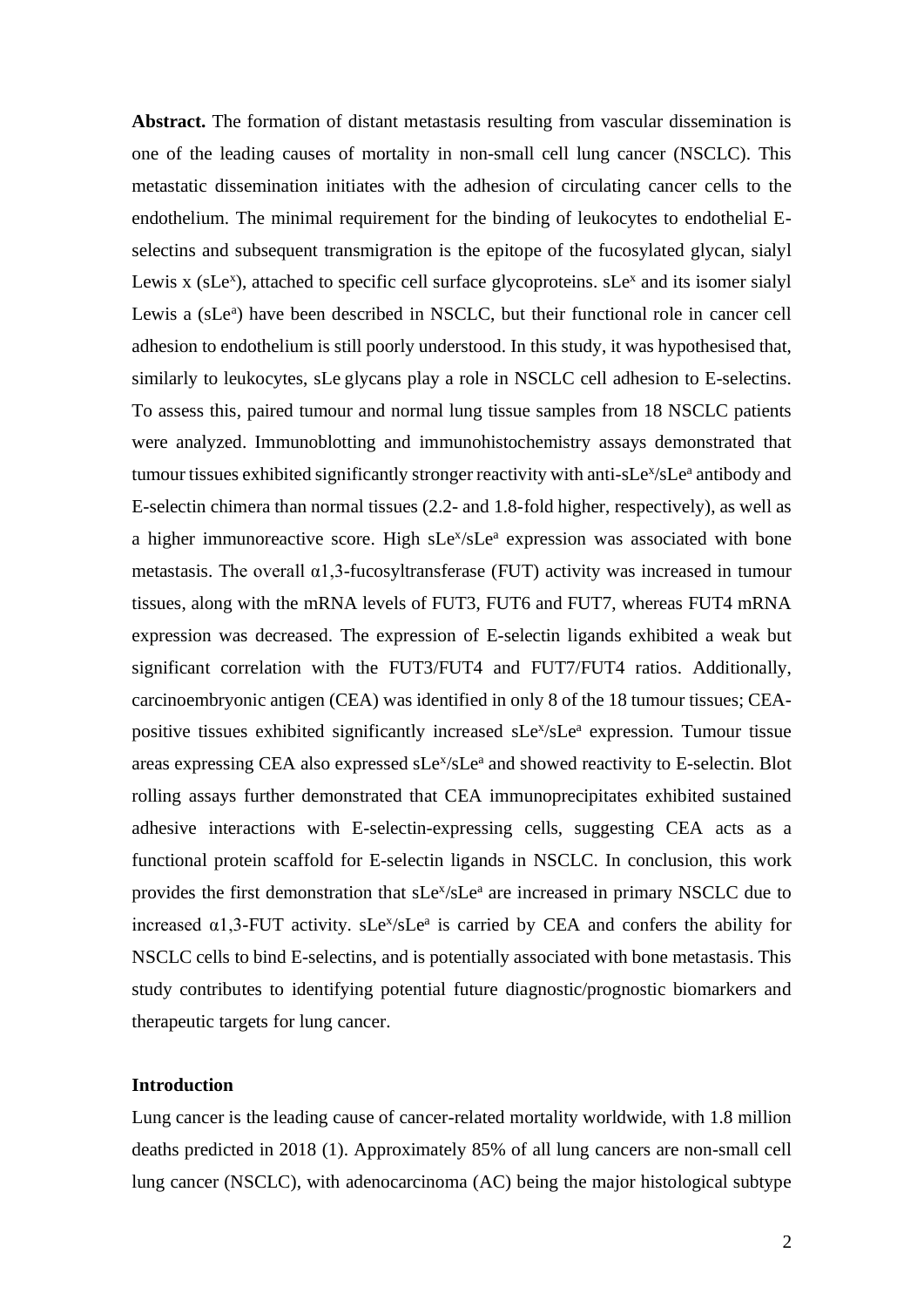(2). In NSCLC, the primary cause of mortality is distant metastasis resulting from hematogenous dissemination of cancer cells (3). Through this route, NSCLC cells spread to the brain, contralateral lung, bones, liver and the suprarenal glands, with consequent impact on patient's survival (3,4). The high mortality of NSCLC means there is an urgent requirement to identify mechanisms associated with NSCLC progression, in order to aid early determination of its metastatic potential and proper staging. Cancer metastasis is a multifaceted process that comprises multiple steps. After invading the stroma, tumour cells require the establishment of new vasculature from the pre-existing vasculature via angiogenesis to provide nutrition and an oxygen supply (5). Fast tumour growth requires that invasive tumour cells adapt to the hostile hypoxic microenvironment and protect from immune cell attack; otherwise, they do not survive (6). These factors lead to dramatic changes in cell signalling and protein expression that enables the cells to surpass the challenges of leaving the primary tumour, migrate to distant sites and establish a metastatic focus (7). One of the most critical steps for metastasis is the ability of circulating cancer cells to adhere the vascular endothelium (Fig. 1A). The initial adhesive interactions are dictated by the calcium-dependent binding of circulating cancer cells to endothelial E-selectins expressed in microvasculature at inflammatory sites (8,9). Eselectin ligands are terminal lactosaminyl tetrasaccharides, prototypically the sialyl Lewis x (sLe<sup>x</sup>) and sialyl Lewis a (sLe<sup>a</sup>) glycan antigens, displayed on cell surface protein or lipid scaffolds (10). In proteins, these structures are found at terminal ends on the β-1,6 branching of *N*-glycans or *O*-glycans. Patients with NSCLC are reported to overexpress  $sLe<sup>x</sup>$  and  $sLe<sup>a</sup>$  antigens on tumour tissues and serum proteins (11,12). The higher expression of sLe<sup>x</sup> and sLe<sup>a</sup> in NSCLC has been associated with enhanced metastatic activity and poor prognosis (13,14); however, the contribution of these antigens to metastasis remains unclear. Additionally, the mechanism driving sLe<sup>x</sup> and sLe<sup>a</sup> overexpression in NSCLC is poorly understood. Nevertheless, in cancer, the expression of the glycosyltransferases involved in  $sLe^{x}$  and  $sLe^{a}$  biosynthesis is controlled by elements in the tumour microenvironment, such as hypoxia and oncogene expression (15). This suggests that the hostile microenvironment of a primary tumour triggers  $sLe^{x}$ and sLe<sup>a</sup> expression, enabling cancer cells to adapt and establish adhesive interactions with endothelium. sLe<sup>x</sup> and sLe<sup>a</sup> are isomers whose structure consists in  $\alpha$ 2,3-sialylated, and  $\alpha$ 1,3/4-fucosylated type 2 or type 1 lactosamine chains, respectively (Fig. 1B) (16,17). The α2,3-sialyltransferases (ST3GAL3, ST3GAL4, and ST3GAL6) and the α1,3-fucosyltransferases (FUT3, FUT4, FUT5, FUT6 and FUT7) can respectively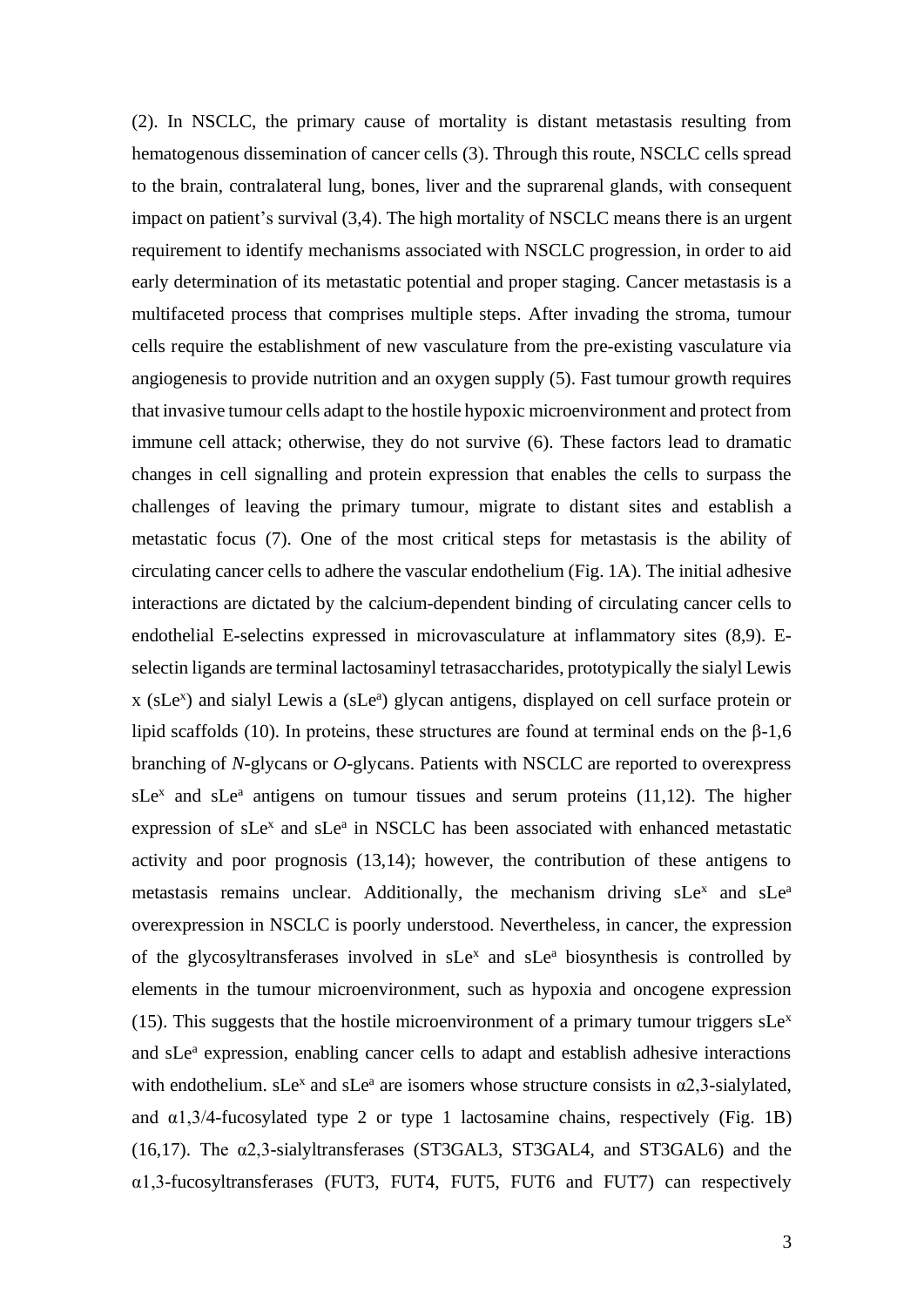catalyse terminal sialylation and fucosylation steps (18). The same enzymes may also be involved in other glycosylation steps that compete with  $sLe^x$  and  $sLe^a$  antigen biosynthesis, as FUT4 efficiently catalyses the synthesis of non-sialylated antigens, such as Lewis x and Lewis y (19,20). The activity of each enzyme is generally tissue-specific and depends mostly on its expression level.

As aforementioned, in spite of the overexpression of  $sLe<sup>x</sup>$  and  $sLe<sup>a</sup>$  in NSCLC cells, it is unknown whether they confer adhesive capacity of cancer cells to the endothelium. sLe<sup>x</sup> and sLe<sup>a</sup> functional roles depend on their density and availability at the cell surface, specifically their presentation by specific scaffolds to potentially be recognised by E-selectins expressed on activated endothelial cells. In the present study, it was hypothesised that sLe<sup>x</sup>/sLe<sup>a</sup> glycans serve a role in NSCLC cell adhesion to Eselectins. It was further hypothesised that it is carried by protein scaffolds specific to NSCLC. To address this, in this study, sLe<sup>x</sup>/sLe<sup>a</sup> expression and E-selectin reactivity were compared in patient-derived tumour and matched normal lung tissues. Furthermore, the expression levels of fucosyltransferases and sialyltransferases involved in the biosynthesis of sLe<sup>x</sup> and sLe<sup>a</sup> glycans were analysed. Additionally, the ability of these ligands to adhere to E-selectin was evaluated, and carcinoembryonic antigen (CEA) was identified as a protein scaffold of E-selectin ligands in NSCLC.

Improved understanding of the glycosidic alterations occurring throughout tumour progression, as well as the pathophysiological role of sLe<sup>x</sup>/sLe<sup>a</sup> glycansassociated protein scaffolds in tumour cell adhesion to E-selectins, will aid the identification of potential therapeutic targets and may enable improved prediction of tumour progression and metastasis formation in NSCLC.

#### **Material and methods**

*Patient and tissue specimens.* The present study involved 18 consecutive patients with NSCLC who underwent lobectomy due to lung cancer between July 2011 and January 2012 at the Thoracic Surgery Department of Hospital Pulido Valente (Lisbon, Portugal). The inclusion criteria for the patients enrolled in this study were as follows: i) Patients with age  $\geq$ 18 years; ii) suspected or proven lung cancer with indication for pulmonary resection; and iii) histology of lung adenocarcinoma or squamous cell carcinoma. The exclusion criteria were: i) Patients with age <18 years; ii) previous chemotherapy or radiotherapy; iii) histology compatible with small cell lung cancer, large cell lung cancer, lung metastases or benign disease; and iv) pregnant women. A total of 14 patients were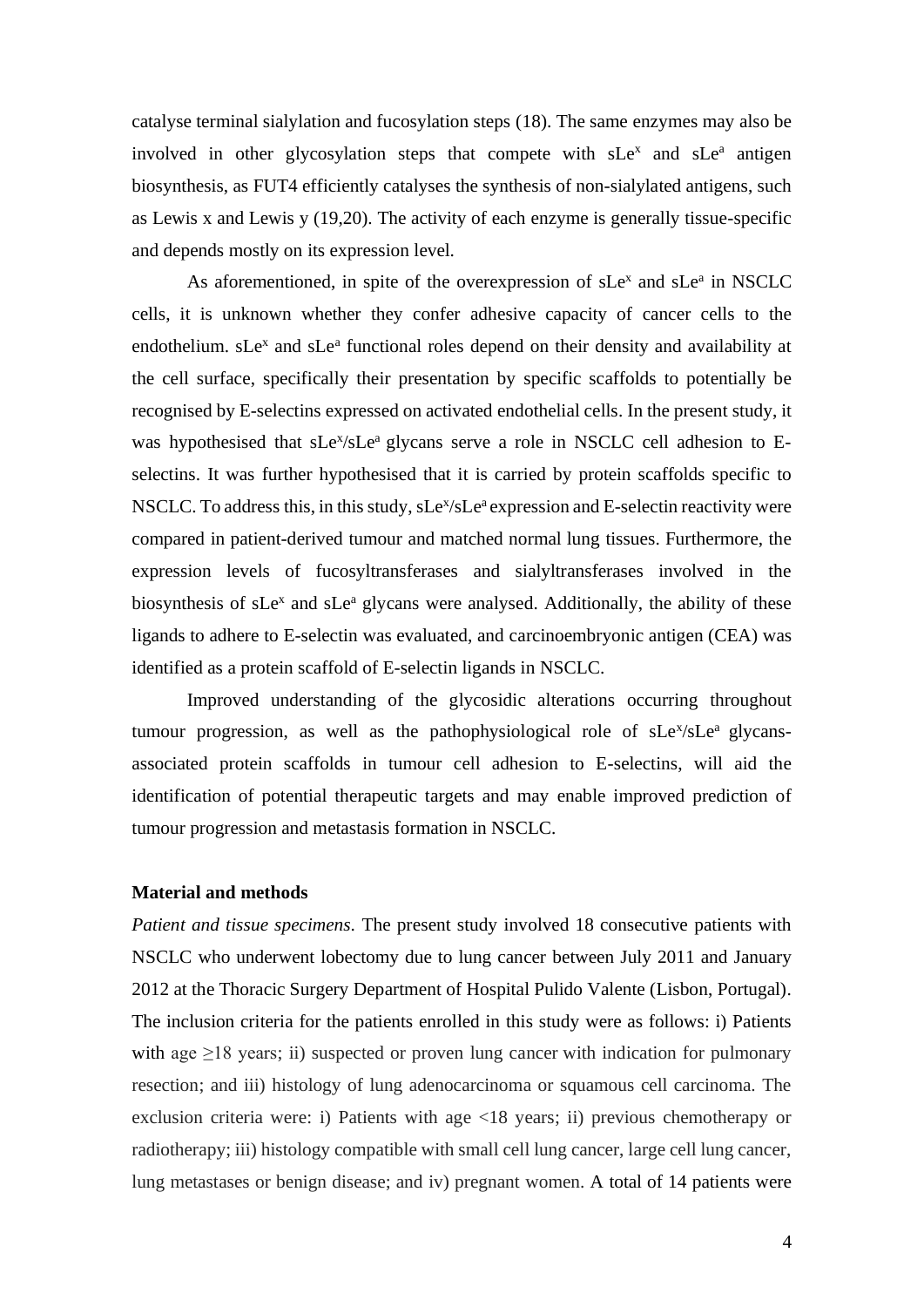further diagnosed with AC and four with squamous cell carcinoma (SCC). The median age of the patients was 65 years (48-83 years); 13 patients were male. For each patient, fragments of pulmonary tumour tissue and normal lung tissue were collected and immediately stored in liquid nitrogen until further processing. The determination of the histological type was performed by the Pathology Department from the same hospital. Tumour staging was classified according to the TNM classification system based on the International Union Against Cancer  $8<sup>th</sup>$  edition (21). A 5-year follow-up of the patients after the initial surgical procedure was conducted, and clinical data were collected into a database.

For bone metastasis analysis, sections of two cases of lung cancer with the corresponding metastasis, from male patients aged 58 and 86 years, were used. Samples were collected, in the first case from the left lung and in the second case from the right lower lobe. Bone metastasis were taken form a lumbar spine injury (L5-S1) and from right clavicle, respectively.

The study was approved by the Ethics Committee of Centro Hospitalar Lisboa Norte. Written informed consent was obtained from all patients. A summary of the clinical data is available in Table SI.

*Immunoblotting and immunoprecipitation analysis.* Whole tissue lysates were obtained by homogenising patient tissues in lysis buffer [150 mM NaCl, 2 mM CaCl2, 2% Nonidet P-40 and protease inhibitors (Roche Diagnostics)]. After centrifugation for 2 min at 17,000 xg and 4˚C, the quantity of protein within the supernatant was estimated using a Pierce™ Bicinchoninic Acid Protein Assay kit (Pierce; Thermo Fisher Scientific, Inc.) and stored for further use. Immunoprecipitated CEA was obtained by pre-clearing tissue lysates with protein G-agarose, followed by incubation for 2 h at  $4^{\circ}$ C with 1 µg/µl of antihuman CEA (CD66E) monoclonal antibody (mAb; cat. no. 21278661; ImmunoTools GmbH). The immunoprecipitate was collected with protein G-agarose beads, boiled and the released proteins were analysed via western blotting.

After an extensive search in the literature and several attempts with the present cohort, it was concluded that there is no consensus regarding the optimal loading control to use for NSCLC studies, with marked upregulation or downregulation of some of the most used housekeeping genes (β-tubulin, β-actin, GAPDH) in human lung tumour tissues compared with normal lung tissues (22-24). For this reason and due to sample limitation, these loading controls were not used in dot blotting and western blotting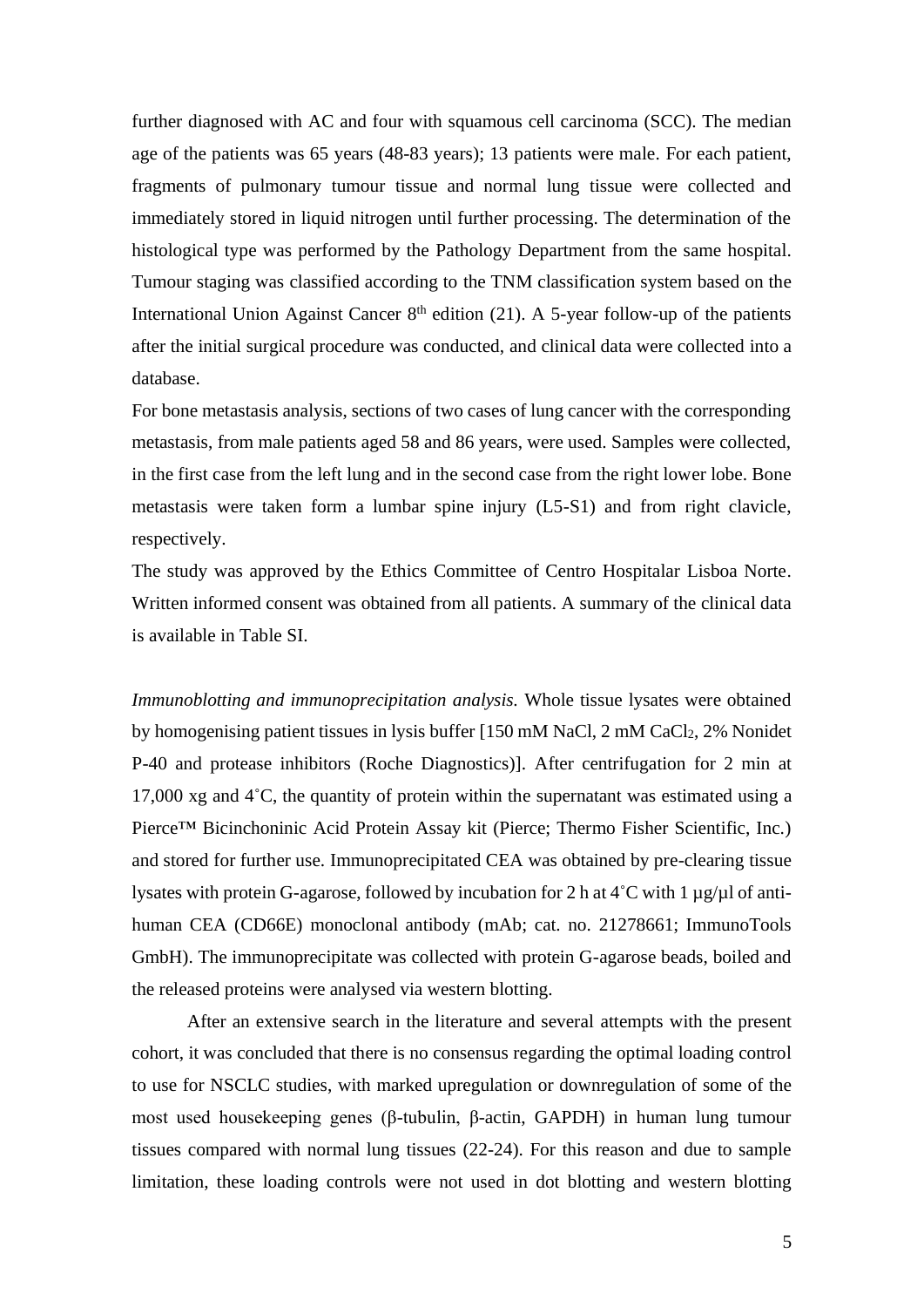experiments. As the best possible alternative, an exact amount of protein was always loaded for all experiments.

For dot blot analysis, 10 μg of tissue lysates were applied to a nitrocellulose membrane (GE Healthcare Life Sciences). For western blot analysis, 20 µg of tissue lysates or immunoprecipitates were electrophoresed under reducing conditions on an 8% polyacrylamide gel and transferred to a polyvinylidene difluoride membrane (Bio-Rad Laboratories, Inc.). Membranes were incubated in blocking solution [10% non-fat milk diluted in PBS-0.1% Tween 20 for dot blotting, and TBS containing 0.1% Tween-20 (TBS-T) for western blotting experiments] overnight at 4°C under agitation. For sLe<sup>x</sup>/sLe<sup>a</sup> and CEA detection, nitrocellulose or PVDF membranes were stained with HECA-452 mAb (1:1,000; cat. no. 321302; BioLegend, Inc.) or anti-human CD66E mAb (1:1,000; cat. no. 21278661; ImmunoTools GmbH), followed by staining with a horseradish peroxidase (HRP)-conjugated secondary mAb [anti-rat IgM-HRP for HECA-452 staining (1:2,500; cat. no. 3080-05; SouthernBiotech); anti-mouse Ig-HRP for CD66E staining (1:2,500; cat. no. 554002; BD Pharmingen; BD Biosciences)]. E-selectin ligand staining was performed using a 3-step protocol, in the presence of 2 mM CaCl<sub>2</sub>, which included staining with soluble mouse E-selectin-human Fc Ig chimera (E-Ig; 1:500; cat. no. 575- ES-100; R&D Systems, Inc.), followed by the addition of rat anti-mouse E-selectin (CD62E) mAb (1:1,000; cat. no. 550290; BD Pharmingen; BD Biosciences) and then HRP-conjugated anti-rat IgG (1:2,000; cat. no. 3030-05; SouthernBiotech) (32). Membranes were incubated with Lumi-Light Western Blotting Substrate (Roche Diagnostics) according to the manufacturer's protocols and detected with autoradiography film. All blots were replicated at least twice. Image analysis was performed using ImageJ 1.48v software (National Institutes of Health), and arbitrary units were defined based on the intensity detected by the software.

*Gene expression measurements.* Tissue samples were homogenised and total RNA was isolated following the instructions of the NZY Total RNA Isolation kit (NZYTech). cDNA synthesis was performed using a High-Capacity cDNA Reverse Transcription kit (Applied Biosystems; Thermo Fisher Scientific, Inc.) according to the manufacturer's protocols. Reverse transcription-quantitative (RT-q)PCR was performed using *TaqMan* probes methodology (6-carboxyfluorescein as a fluorescent dye) and TaqMan Fast Universal PCR Master Mix (Applied Biosystems; Thermo Fisher Scientific, Inc.), according to the manufacturer's protocols and in triplicates. The thermal cycling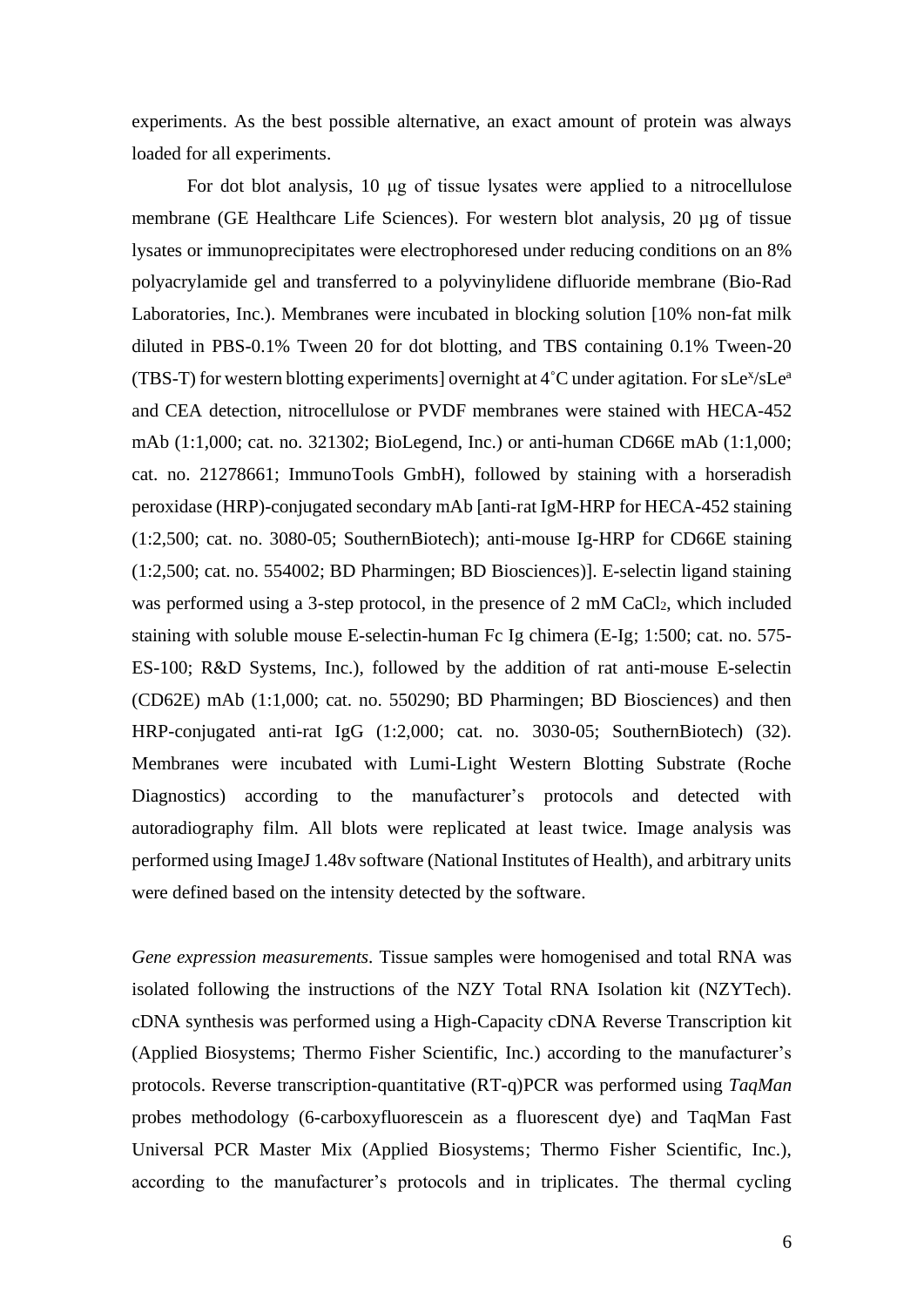conditions used were as follows: 1 cycle of 2 min at 50˚C, 1 cycle of 10 min at 95˚C, and 50 cycles of 15 sec at 95˚C and 1 min at 60˚C. For each primer/probe set, the Assay ID (Applied Biosystems; Thermo Fisher Scientific, Inc.) was the following: *FUT3*, Hs00356857\_m1; *FUT4*, Hs01106466\_s1; *FUT5*, Hs00704908\_s1; *FUT6*, Hs00173404\_m1; *FUT7*, Hs00237083\_m1; *ST3GAL3*, Hs00196718\_m1; *ST3GAL4*, Hs00272170\_m1; and *ST3GAL6*, Hs00196086\_m1. mRNA expression was normalised using the geometric mean of the expression of the endogenous controls, *ACTB* (Hs99999903\_m1) and *GAPDH* (Hs99999905\_m1). The relative mRNA level of expression was computed as a permillage fraction  $(\%$ ), calculated using the  $2^{-\Delta C}$  x 1,000 formula (25,26), which infers the number of mRNA molecules of the gene of interest, for every 1,000 molecules of endogenous controls. RT-qPCR was performed in a 7500 Fast Real-Time PCR System (Applied Biosystems; Thermo Fisher Scientific, Inc.), and the results were analysed using Sequence Detection Software version 1.3 (Applied Biosystems; Thermo Fisher Scientific, Inc.).

*α1,3-FUT activity assay.* α1,3-FUT activity was measured in whole tissue lysates. The assay mixture contained 50 mM Na/cacodylate buffer pH 6.5, 15 mM MnCl2, 0.5% Triton X-100, 5 mM ATP, 0.1 mM unlabelled GDP-fucose from Sigma-Aldrich (Merck KGaA), 55000 dpm GDP-[ <sup>14</sup>C] fucose (PerkinElmer, Inc.) and 300 µg fetuin (Sigma-Aldrich; Merck KGaA), theoretically corresponding to 0.8 mM Siaα2,3Galβ1,4GlcNAc-R acceptor sites. The enzyme reaction was performed in triplicate at 37˚C for 2 h, and then the products were precipitated, washed and counted by liquid scintillation. Controls without the acceptor (fetuin) were run in parallel, and the incorporation was subtracted. Homogenates of COLO-205 cells (27) (kindly provided by Professor Fabio Dall'Olio, University of Bologna, Italy) were used as positive controls.

*Adhesion assays.* Chinese hamster ovary (CHO) cells transfected either with cDNA encoding the full length of the human E-selectin (CHO-E) or with a mock empty pMT2 vector (CHO-mock; kindly provided by Professor Robert Sackstein, Brigham And Women's Hospital, Harvard Medical School) (28) were grown in a humidified atmosphere of 5% CO<sup>2</sup> at 37˚C in Minimum Essential Medium (MEM; Sigma-Aldrich; Merck KGaA) supplemented with 10% of heat-inactivated fetal bovine serum, 2 mM of L-glutamine, 100 μg/ml of penicillin/streptomycin, 1 mM of sodium pyruvate and 0.1 mM of MEM non-essential amino acids solution (all from Gibco; Thermo Fisher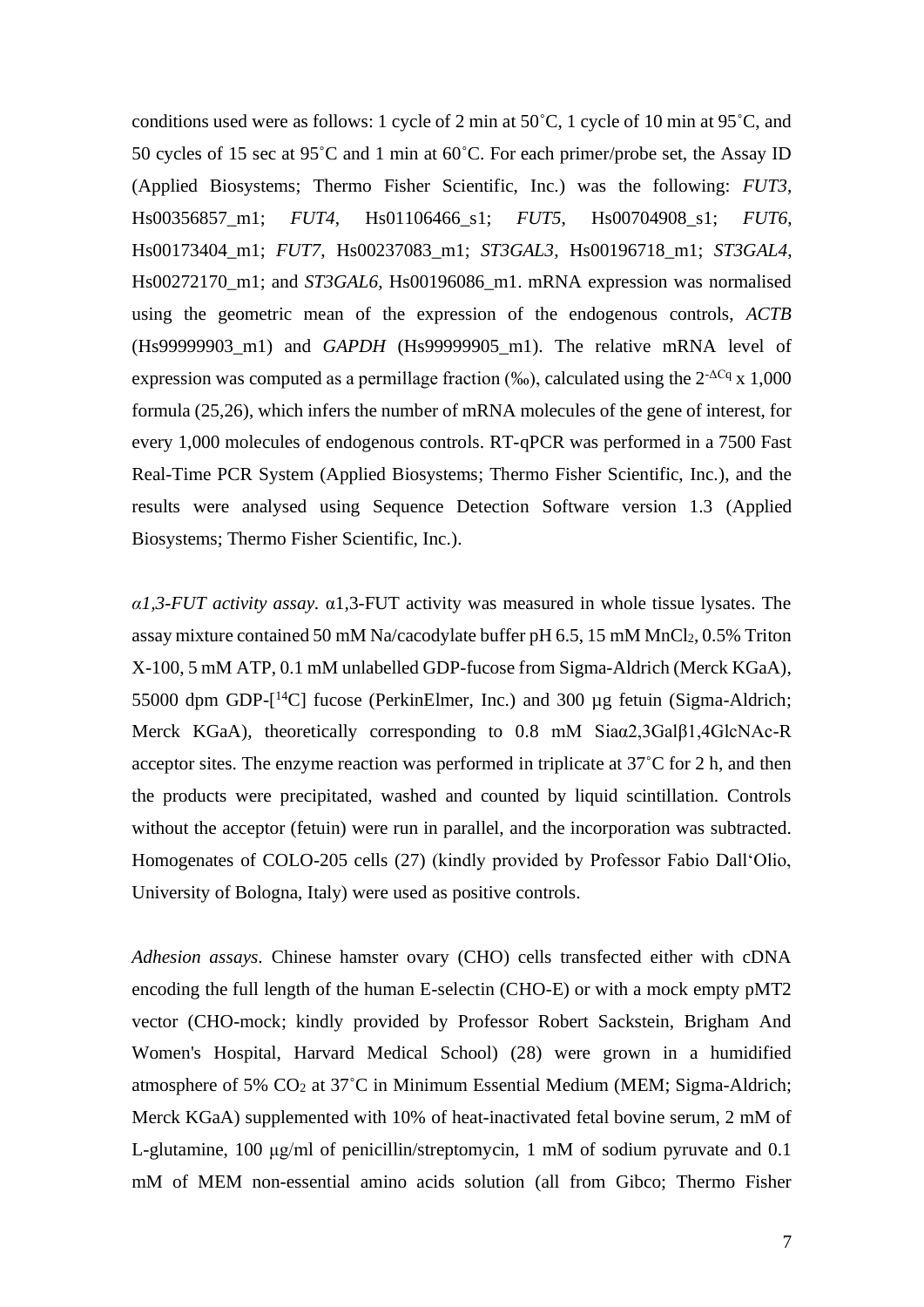Scientific, Inc.). Adhesion assays were performed based on the modified Stamper-Woodruff binding assay that mimics blood flow interactions (29,30). Briefly, total tissue lysates or immunoprecipitated proteins were spotted on glass slides, dried and blocked with 1% BSA (Sigma-Aldrich; Merck KGaA) for 1 h at room temperature (RT). CHOmock or CHO-E cells, resuspended in Hank's Balanced Salt Solution (HBSS) containing 2 mM CaCl<sup>2</sup> (HBSS-Ca) or 5 mM EDTA (HBSS-EDTA; negative control), were overlaid onto a protein spot on the glass slides. In certain cases, CHO-E cells were previously incubated with 20 µg/ml of function-blocking anti-CD62E (clone 68-5H11; cat. no. 555648; BD Biosciences) or isotype control mAb (clone mopc-21; cat. no. 400102; BioLegend, Inc.). Slides were then incubated with orbital rotation at 80 RPM for 30 min at 4˚C, and subsequently placed in HBSS-Ca or HBSS-EDTA to drain non-adherent cells. After fixing the cells with 3% glutaraldehyde for 10 min at  $4^{\circ}$ C, the adherent cells were examined under a phase contrast microscope (Nikon Digital Eclipse C1 system; magnification, x100; Nikon Corporation), and representative photomicrographs (3 frames per sample) were acquired for analysis. The number of cells adherent to glass slides and observed in each photomicrograph was counted using ImageJ 1.48v software (31).

Flow cytometry: The cell surface expression of E-selectin was analysed in CHO-E and CHO-mock cells using anti-E-selectin monoclonal antibody (5 μl; clone 68-5H11, cat. no. 555648; BD Biosciences), followed by a anti-mouse Ig-FITC secondary antibody (1 μl; cat. no. f0479; Dako; Agilent Technologies, Inc.). Antibody staining was performed for 30 min at 4°C followed by incubation with fluorescent-labelled secondary antibody (1 μl) for 15 min at RT in the dark. Background levels were determined in control assays by incubating cell suspensions with isotype control mAb (5 μl; clone mopc-21; cat. no. 400102; BioLegend, Inc.) and fluorescent‐labelled secondary antibody. The experiments were performed in an Attune® Acoustic Focusing Cytometer (Applied Biosystems; Thermo Fisher Scientific, Inc.) and the results were analysed using the program FlowJo v10.0.7 (FlowJo, LLC).

*Immunohistochemistry*. Tissue specimens were fixed in 10% formalin for 24 h at 4<sup>°</sup>C and after embedded in paraffin. Paraffin-embedded sections of tumour tissue (2 μm) were submitted to antigen retrieval by heating at 94˚C in Trilogy pre-treatment solution (Cell Marque; Merck KGaA) for 20 min. After incubation with peroxidase block solution (Atom Scientific Ltd.), sections were stained with anti-CD66E mAb (1:100; cat. no.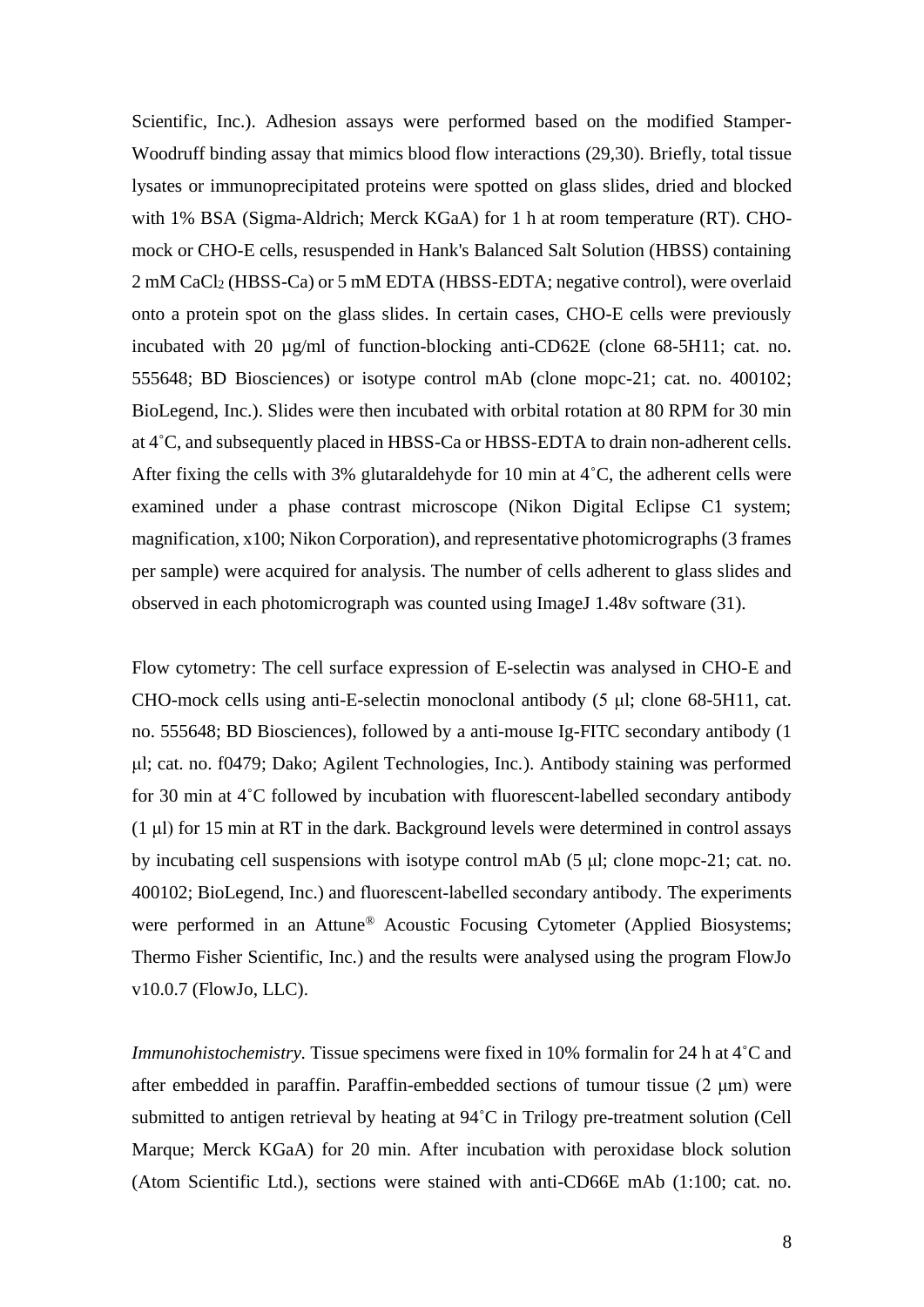21278661; ImmunoTools GmbH) or anti-sLe<sup>x</sup>/sLe<sup>a</sup> HECA-452 mAb (1:50; cat. no. 321302; Biolegend, Inc.) for 1 h in Diamond Antibody Reagent (cat. no. 938B-09; Cell Marque) containing 1% BSA. For the washings, TBS-T was used. For E-selectin staining, E-Ig chimera was used  $(0.5 \mu g/100 \mu l;$  cat. no. 575-ES-100; R&D Systems, Inc.) for 30 min, followed by staining with anti-CD62E mAb (1:50; cat. no. 550290; BD Pharmingen; BD Biosciences) for 30 min, all in Diamond Antibody Reagent containing 1% BSA. In this case, TBS-T containing  $2 \text{ mM } CaCl_2$  (TBS-T-Ca) was used for the washings (32). All antibodies were incubated at RT. Slides were then stained using HiDef Detection HRP Polymer System (Cell Marque; Merck KGaA) for 10 min at RT and the colour was developed using 3,3'-diaminobenzidine solution (ScyTek Laboratories, Inc.). After nuclear contrast staining with haematoxylin (3 min at RT) and mounting with Quick-D mounting medium, the slides were visualised under a light microscope with coupled camera by two certified independent pathologists. A semi-quantitative approach was established for tissue slide evaluation (33), to calculate the immunoreactive score (IRS). The IRS is calculated by multiplying two scores: The cell proportion score that is 0 if all cells were negative, or 1 if  $\langle 25\%, 2 \text{ if } 26-50\%, 3 \text{ if } 51-75\% \text{ and } 4 \text{ if } \rangle$  = 75% cells were stained; and the staining intensity score that is 0 when no stain was found, or 1 if weak, 2 if intermediate and 3 if strong staining intensity was observed. All images were acquired with magnification, x10, and for the semi-quantitative analysis, 4 fields per section were evaluated.

*Statistical analysis.* Data from normal tissues were paired with data from matched tumour tissues and statistical differences were analysed using paired t-test (data with a normal distribution) or Wilcoxon matched-pairs signed rank test (data with a non-normal distribution). The correlations between data were analysed using Spearman correlation and categorized as weak  $(r>0.3)$ , moderate  $(r>0.5)$  and strong  $(r>0.7)$ . To investigate associations between gene mRNA, sLe<sup>x</sup>/sLe<sup>a</sup> and E-selectin ligand expression, and clinical features the Fisher's exact statistical test was used. The multivariate survival model used was the Cox proportional hazards model, performed with R 3.6.0 ("survival" package; https://github.com/therneau/survival). In case of multiple comparisons, oneway ANOVA tests were performed to test the statistical difference between the groups of the study, with Tukey's multiple comparison post hoc test. Overall survival was defined as the time from diagnosis to the date of death (months). Patients alive at the end of the study or who succumbed to clearly non-cancer-related causes were censored. Tests were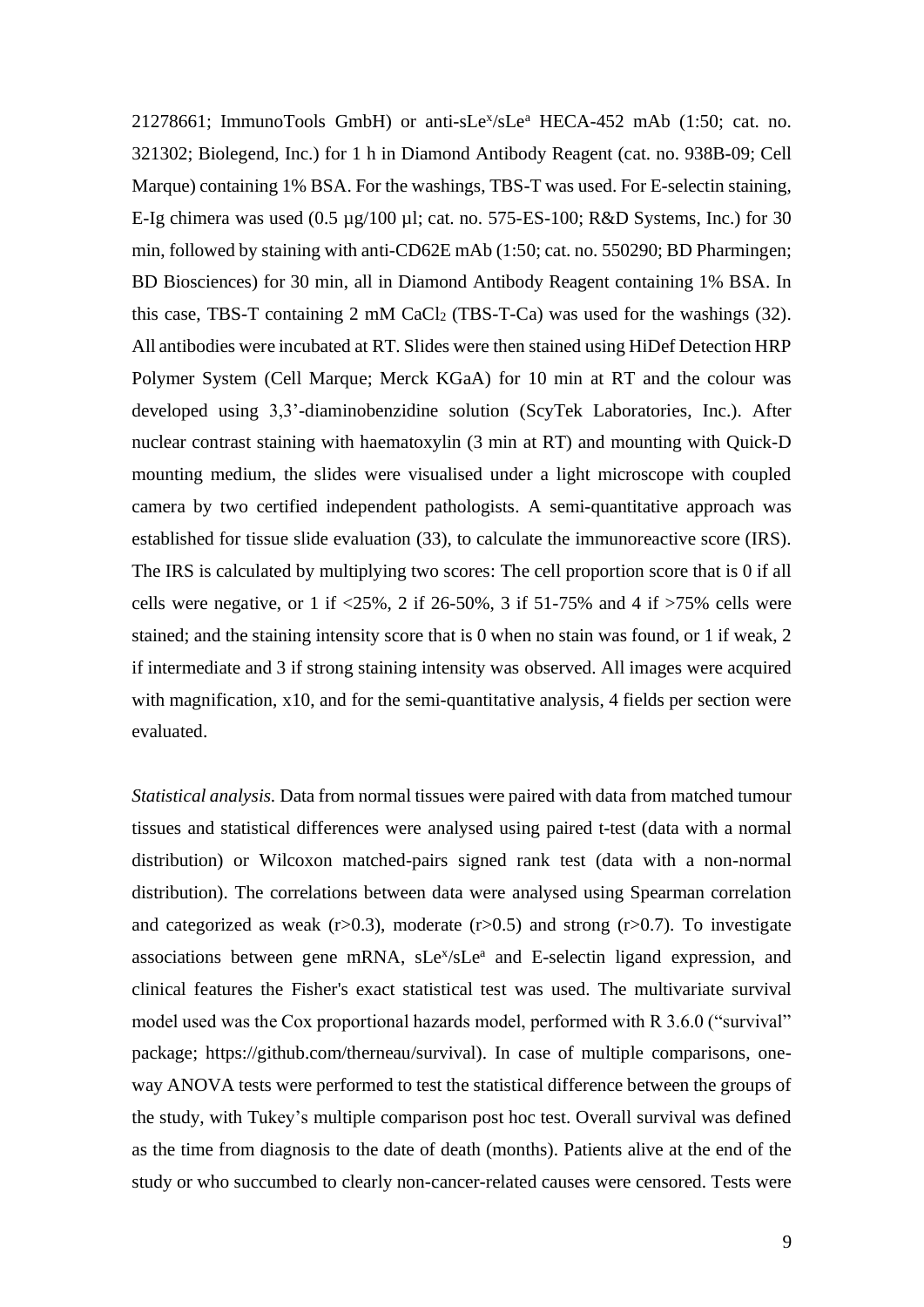considered statistically significant when P<0.05 and marginally significant when 0.05<P<0.1. Statistical analysis was performed using GraphPad Prism 6 (GraphPad Software, Inc.).

# **Results**

E-selectin ligands and sLe<sup>x</sup>/sLe<sup>a</sup> antigens are overexpressed in NSCLC tumour tissues. To ascertain the E-selectin ligand expression in NSCLC, 18 normal and matched tumoral lung tissues were compared for reactivity to HECA-452 mAb, an antibody that recognises both sLe<sup>x</sup> and sLe<sup>a</sup> structures, and E-Ig, an E-selectin chimera that recognises E-selectin ligands. Immunoblotting revealed that all tissues showed reactivity with HECA-452 mAb and E-Ig, which was significantly higher (2.2- and 1.8-fold) in tumour samples compared with matched normal samples (Fig. 2A and B). Furthermore, the intensity of the reactivity of both stainings exhibit a strong positive correlation (r=0.748, P<0.001; Fig. 2C). Immunohistochemistry revealed that tumoral tissue also exhibited stronger reactivity to both HECA-452 mAb (IRS, 4-9 vs. 1) and E-Ig (IRS, 6-9 vs. 2) compared with normal tissue (Fig. 2D). These results suggested that sLe<sup>x</sup>/sLe<sup>a</sup> antigens and E-selectin ligands in NSCLC exhibit increased expression in tumour tissues compared with normal tissues.

The associations between sLe<sup>x</sup>/sLe<sup>a</sup> and E-selectin ligand expression, and clinical features such as histological type, stage of disease, gender, age, metastatic site and smoking habits were assessed. Considering the expression of sLe<sup>x</sup>/sLe<sup>a</sup> in tumour and normal tissue, it was found that patients who developed bone metastasis had a higher tumour/normal (T/N) ratio compared with patients who developed metastasis in other sites (P<0.05; Table I). Other clinical features showed no statistically significant association with  $sLe^{x}/sLe^{a}$  or E-selectin ligands.

Considering the correlation between sLe<sup>x</sup>/sLe<sup>a</sup> and E-selectin ligand expression, and the association between sLe<sup>x</sup>/sLe<sup>a</sup> expression and the development of bone metastasis, the expression of sLe<sup>x</sup>/sLe<sup>a</sup> and E-selectin ligands in bone metastasis tissue derived from patients with NSCLC was then assessed. Weak positive reactivity was observed in metastasized cells (IRS, 1-2; Fig. 2D), suggesting an important role for these structures in cancer progression and the promotion of metastasis. It is important to refer that these samples are from bone metastasis, which for an immunohistochemistry purpose requires a decalcification process. This process leads to a possible partial loss of antigen, even more considering the calcium binding dependence of E-selectin binding (partially recovered by the addition of CaCl<sub>2</sub> in all solutions involved in E-SL experiments). Hence,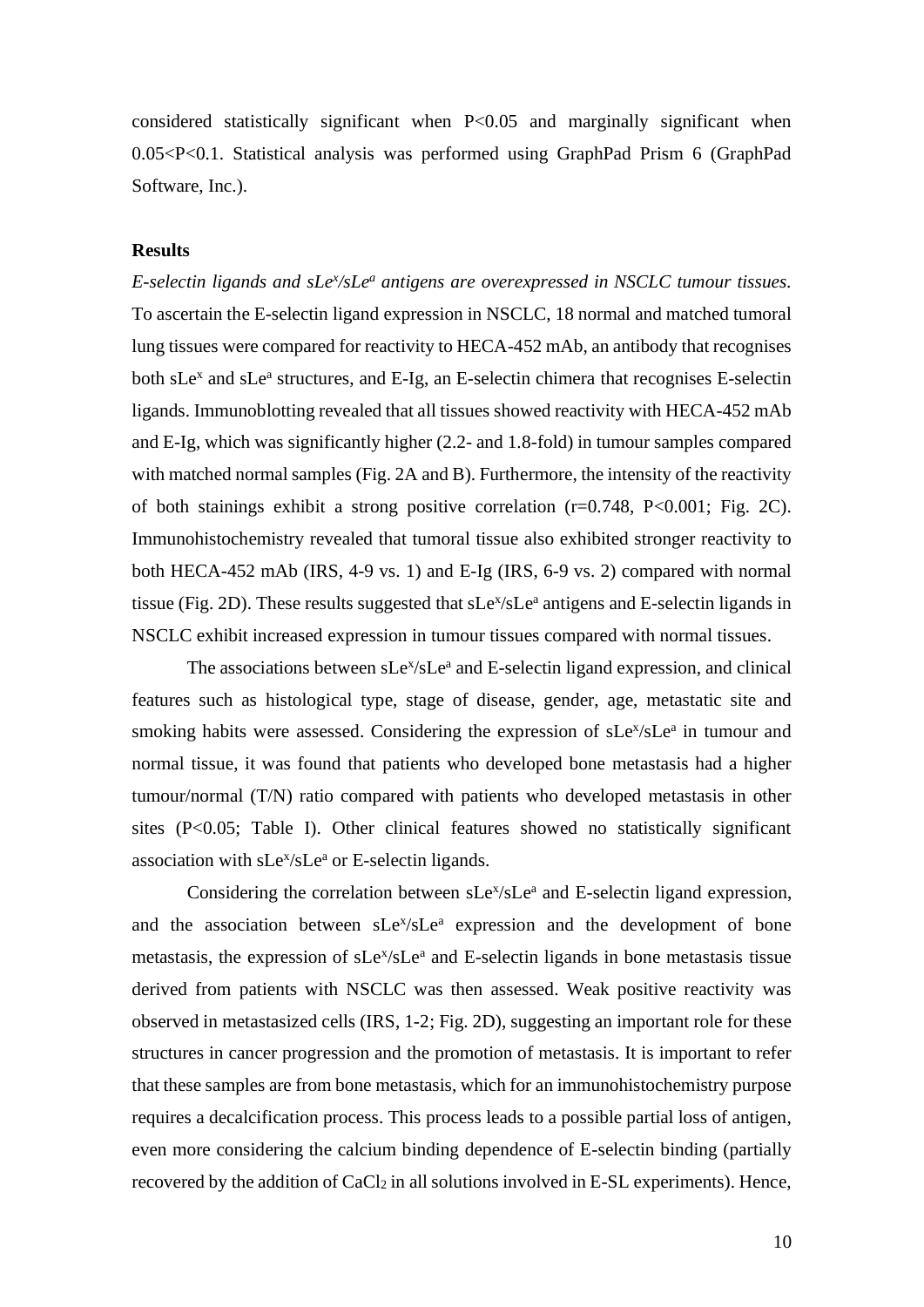a staining with a lower IRS (or equivalent to the normal section) was expected. Furthermore, the primary tissue has a strong expression of E-SL that potentiates the migration and leads to the formation of metastasis in distant sites. After E-selectin binding, cancer cells pass through the endothelium (TEM) and start to colonize new sites, forming metastasis. During metastatic establishment in these new sites, the expression of biomarkers that potentiate migration is expected to decrease. Also for this reason, a lower IRS was expected.

*FUT3, FUT6 and FUT7 are upregulated in NSCLC tumour tissues*. To gain further insight into the molecular basis of augmented E-selectin ligands in NSCLC, the expression of enzymes critical to the biosynthesis of sLe<sup>x</sup>/sLe<sup>a</sup> were subsequently compared in matched normal and tumour tissues (Fig. 1B). First, the expression of the genes that encode for the α1,3/4-fucosyltransferases (*FUT3*, *FUT4*, *FUT5*, *FUT6* and *FUT7*) and α2,3-sialyltransferases (*ST3GAL3*, *ST3GAL4* and *ST3GAL6*), which add fucose and sialic acid residues, respectively, to type 1 or type 2 glycan precursors of sLe<sup>x</sup>/sLe<sup>a</sup>, were evaluated via RT-qPCR analysis (Fig. 1B). With few exceptions, all genes were expressed in all samples and presented a broad range of expression levels. It was observed that *FUT3* showed a marginally significant 2.3-fold increase in expression in tumour compared to normal tissue (0.05<P<0.1; Fig. 3A). *FUT6* and *FUT7* expression levels were significantly increased in NSCLC tissues samples compared with matched normal tissues (5.3- and 2-fold, respectively; P<0.001 and P<0.05, respectively; Fig. 3A). These results suggested increased  $\alpha$ 1,3-FUT activity in tumour tissue. A comparison of the relative levels of expression of  $\alpha$ 1,3-FUTs revealed that *FUT7* is poorly expressed, compared with *FUT6*, and particularly with *FUT3* and *FUT4*. Conversely, *FUT4*, *ST3GAL4* and *ST3GAL6* expression levels were significantly decreased by 3.1, 2 and 2.5 times, respectively, in tumour compared with normal tissues (P<0.001, P<0.05 and P<0.05, respectively). *ST3GAL3* expression was not statistically different between normal and tumour tissue (Fig. 3A). *FUT5* expression was not detected in the present study.

Then, the enzyme activity of total  $\alpha$ 1,3-FUT was measured in matched samples. Due to sample limitation, only samples from 7 patients (namely patients 1, 2, 3, 5, 6, 7 and 9) were used. As presented in Fig. 3B,  $\alpha$ 1,3-FUT activity in tumour tissues was significantly increased compared with in matched normal tissues  $(P<0.05)$ , confirming the gene expression data.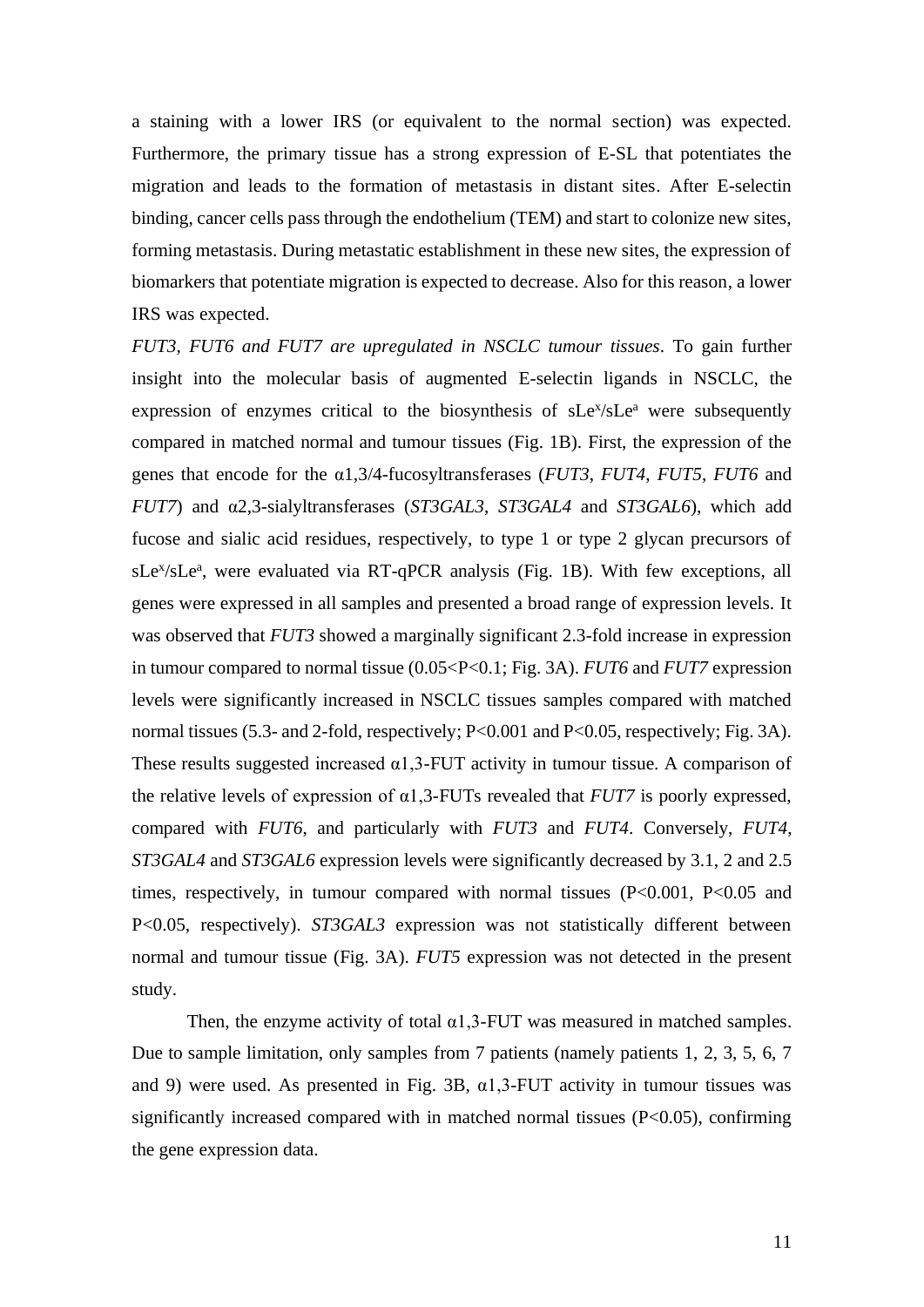It was also assessed whether there was any correlation between the analysed genes and E-Ig staining in tumour tissues samples (data not shown). A moderate positive correlation was observed between the expression levels of *FUT3* and *FUT6* (r=0.517, P<0.05), *FUT3* and *FUT7* (r=0.624, P<0.01), and *FUT6* and *FUT7* (r=0.680, P<0.01), suggesting that the expression of these FUTs is regulated similarly (data not shown). Of note, a weak correlation was observed between the expression of E-selectin ligands, and the expression ratios of FUT3/FUT4  $(r=0.369, P<0.01)$  and FUT7/FUT4  $(r=0.366,$ P<0.05; data not shown). These data suggested that overexpression of FUT3 and FUT7 enzymes, and concomitant downregulation of FUT4 enzymes may promote E-selectin ligands expression in NSCLC.

Patients were then categorised in two groups (n=9/group), according to the *FUT4* mRNA expression; those with *FUT4* mRNA <10 and those ~30 (Fig. 3A). The group with lower FUT4 expression exhibited higher expression levels of E-selectin compared with the group with higher FUT4 expression  $(3.974 \pm 1.102 \text{ vs } 2.837 \pm 1.135; P \le 0.05; \text{data}$ not shown). Of note, the former group of patients displayed a lower overall survival (hazard ratio =0.16; 95% CI; 0.018-1.4; 0.05<P<0.1), suggesting that a lower FUT4 T/N expression ratio was a potential biomarker for poor prognosis (Fig. 3C). None of the other variables tested proved to be significant in the multivariate survival model used.

When subdividing the patients according to their tumours' histological type, it was possible to observe a marginally significantly higher ratio of *FUT3* expression in patients with AC compared with patients with SCC  $(0.05 < P < 0.1)$  and a significantly higher ratio of *FUT7* expression in female compared with male patients (P<0.05; Fig. S1). Additionally, a marginally higher T/N ratio of *FUT6* was observed in non-smoker patients compared with smoker patients  $(0.05 < P < 0.1$ ; Fig. S1).

*CEA is expressed in NSCLC samples with high expression of sLe<sup>x</sup> /sLe<sup>a</sup> glycans.* CEA is a glycoprotein involved in cell adhesion, showing high levels of expression in lung cancer compared with adult normal lung tissues (34). It was hypothesised that CEA was expressed in these samples as a potential scaffold of sLe<sup>x</sup>/sLe<sup>a</sup> in NSCLC. Via western blot analysis, it was observed that CEA was not detectable in normal lung tissue. In contrast, it was verified that 8 out of the 18 NSCLC samples expressed CEA, presenting a characteristic band of ~180kDa (specifically, samples 1, 2, 7, 9, 10 and 15, with weaker bands also detected in samples 16 and 18; Fig. 4A). Of note, all samples from patients with bone metastasis expressed CEA (Table SI). Comparing the CEA-negative and CEA-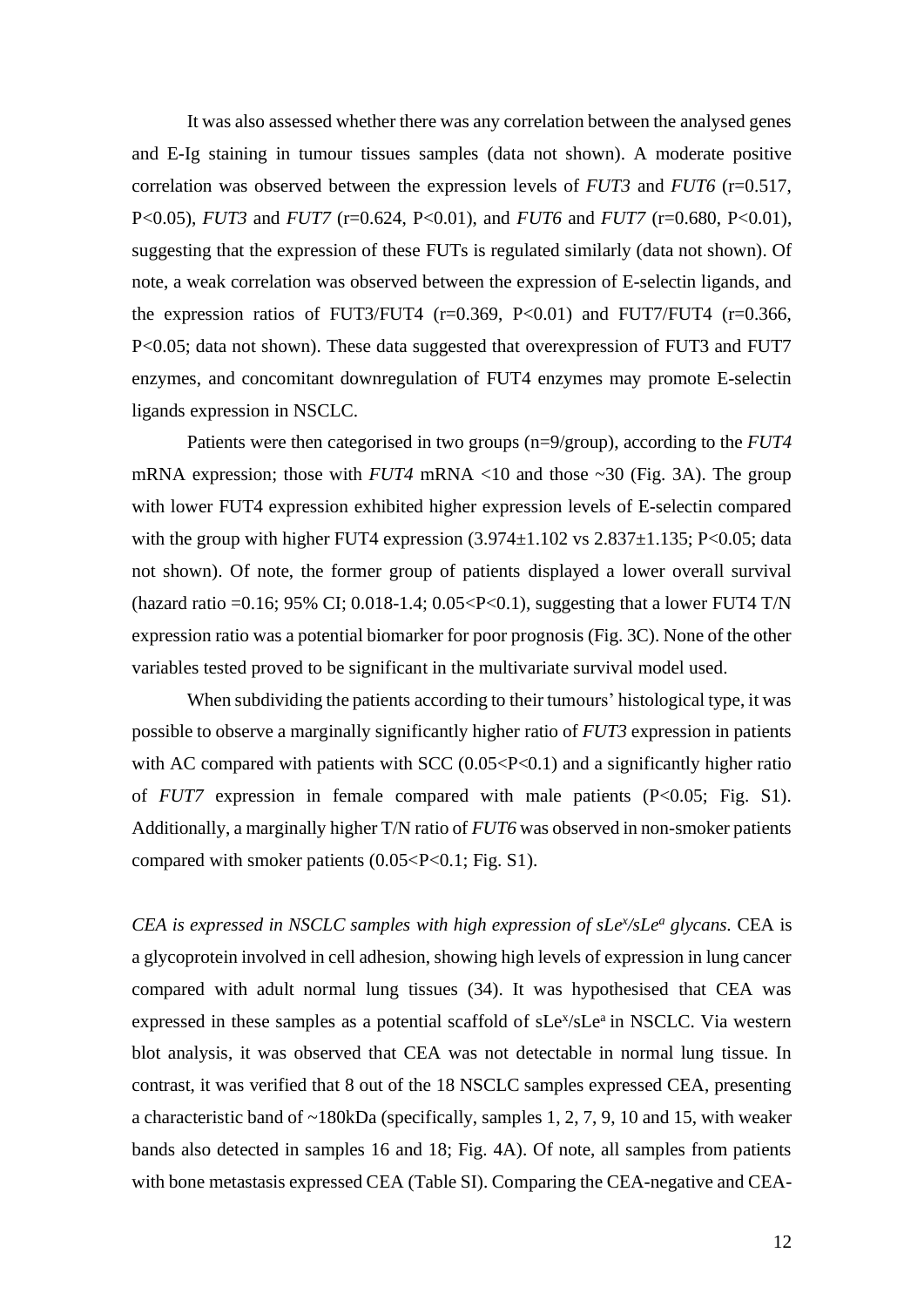positive NSCLC samples, it was observed that CEA-positive samples had a significantly higher expression of sLe<sup>x</sup>/sLe<sup>a</sup> glycans (Fig. 4B). To investigate a potential association between CEA, sLe<sup>x</sup>/sLe<sup>a</sup> and E-selectin ligands, immunohistochemistry analysis was performed using five NSCLC sections from tissues which exhibited higher levels of CEA in western blotting. Paraffin-embedded sections were stained with anti-CEA mAb, antisLe<sup>x</sup>/sLe<sup>a</sup> and E-Ig chimera. Normal tissue sections showed no reactivity with anti-CEA, anti-sLe<sup>x</sup>/sLe<sup>a</sup> or E-Ig (IRS, 0), except for inflammatory cells, which stained with E-Ig and anti-sLe<sup>x</sup>/sLe<sup>a</sup> (IRS, 1-2; data not shown). In contrast, tumour sections showed general high staining for sLe<sup>x</sup>/sLe<sup>a</sup> (IRS, 4-9), E-selectin ligands (IRS, 6-9) and CEA (IRS, 4-9), with cytoplasmic and cell membrane localisation (Fig. 4C). Furthermore, areas showing reactivity for CEA also stained with sLe<sup>x</sup>/sLe<sup>a</sup> and E-Ig, suggesting colocalization of CEA and sLe<sup>x</sup>/sLe<sup>a</sup> in these tissues. These results suggested that CEA is a potential protein scaffold for sLe<sup>x</sup>/sLe<sup>a</sup> in NSCLC and has a possible role as an E-selectin ligand.

*CEA is an E-selectin ligand in NSCLC tissues.* To study whether CEA in NSCLC is associated with sLe<sup>x</sup>/sLe<sup>a</sup> and recognized by E-selectin, protein lysates from the five NSCLC tissues were electrophoresed and analysed via western blotting, using E-Ig, and anti-sLe<sup>x</sup>/sLe<sup>a</sup> and anti-CEA mAbs. Among the glycoproteins detected by anti-sLe<sup>x</sup>/sLe<sup>a</sup> mAb and E-Ig chimera, one displaying the same molecular weight as CEA (180 kDa) was present in all five tumour samples examined (Fig. 5A). Other glycoproteins reactive with anti- sLe<sup>x</sup>/sLe<sup>a</sup> mAb and/or E-Ig chimera of higher molecular weight (MW), such as mucins with MW >245 kDa, and lower MW have yet to be identified.

To further confirm that CEA reacted with E-selectin, CEA was immunoprecipitated from the protein lysates of patient 7, one of the patients with the highest CEA expression as determined by western blotting (Fig. 4A). Immunoprecipitated CEA was analysed via western blotting to verify whether this protein was stained with anti-sLe<sup>x</sup>/sLe<sup>a</sup> mAb and/or E-Ig chimera. As shown in Fig. 5B, immunoprecipitated CEA was recognised by both, confirming that CEA is a sLe<sup>x</sup>/sLe<sup>a</sup> antigens carrier and an Eselectin ligand in NSCLC.

*CEA is a functional E-selectin ligand in flow conditions.* The primary role of E-selectin engagement during transendothelial migration is to slow down the leukocytes circulating in the bloodstream, in order to promote their adhesion to the endothelium (35). To infer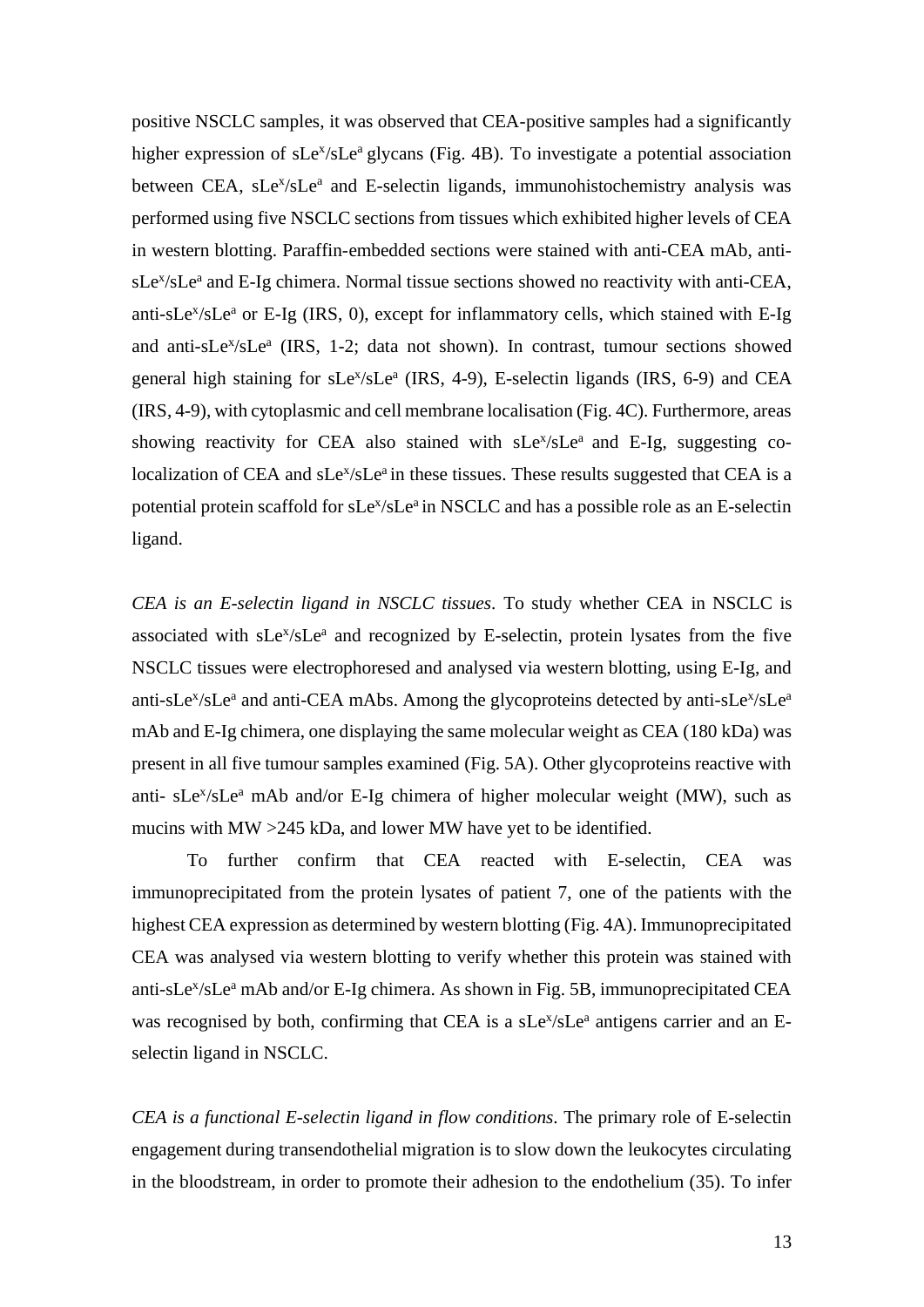the ability of NSCLC cells to bind to E-selectin in flow conditions, whether the proteins isolated from NSCLC tissue were able to support rolling interactions with cells expressing E-selectin on their surface (CHO-E cells; Fig. S2) was assessed. By using an alternative Stamper-Woodruff assay to mimic blood flow conditions (36), it was observed that the tumour proteins were able to specifically bind CHO-E cells in the presence of calciumcontaining buffer (Fig. 6A). Conversely, in the presence of EDTA-containing buffer or function-blocking mAbs against E-selectin, binding to CHO-E cells was significantly reduced (Fig. 6A), indicating that this cell adhesion was mediated specifically by Eselectin interactions. E-selectin is a calcium-binding-dependent lectin, thus the requirement to use calcium-containing buffer for this assay (9). To further demonstrate that CEA protein scaffold is one of the functional E-selectin ligands in NSCLC, the ability of CEA immunoprecipitated from tumour proteins to bind to CHO-E and CHO-mock cells under flow conditions was assessed. As shown in Fig. 6B, immunoprecipitated CEA was able to bind to CHO-E cells, but not CHO-mock, and the interaction was abrogated by EDTA-containing buffer. Collectively, these data indicated that CEA expressed by NSCLC is a functional E-selectin ligand.

#### **Discussion**

Several studies have reported the expression of sLe<sup>x</sup>/sLe<sup>a</sup> glycans in NSCLC tissues and cell lines (34,37,38). The discovery of these glycans in the serum of patients soon motivated the quest to validate these as prognostic biomarkers (39). Elevated levels of  $sLe^{x}/sLe^{a}$  glycans have been associated with metastasis by several studies (38,40,41). In cell lines, their contributions to the adhesion of cancer cells to selectins expressed by vascular endothelium (42), including brain endothelium (43), have been shown. These findings highlight the potential role of sLe<sup>x</sup>/sLe<sup>a</sup> as E-selectin ligands contributing to the adhesion of cancer cells to endothelium and subsequent metastasis (44,45). However, little is known regarding the molecular basis of sLe<sup>x</sup>/sLe<sup>a</sup> expressed by the primary tissue, particularly its protein scaffold and whether they also enable the cells to establish adhesive interactions with endothelium selectins.

The present study showed that sLe<sup>x</sup>/sLe<sup>a</sup> glycans are significantly overexpressed in NSCLC tissues in comparison with matched normal lung tissues. These results are in agreement with previous studies showing increased expression of sLe<sup>x</sup>/sLe<sup>a</sup> glycans in both serum and biopsies from patients with NSCLC (14,41,46). The data also showed that NSCLC has high reactivity with E-selectin compared with normal tissue, whose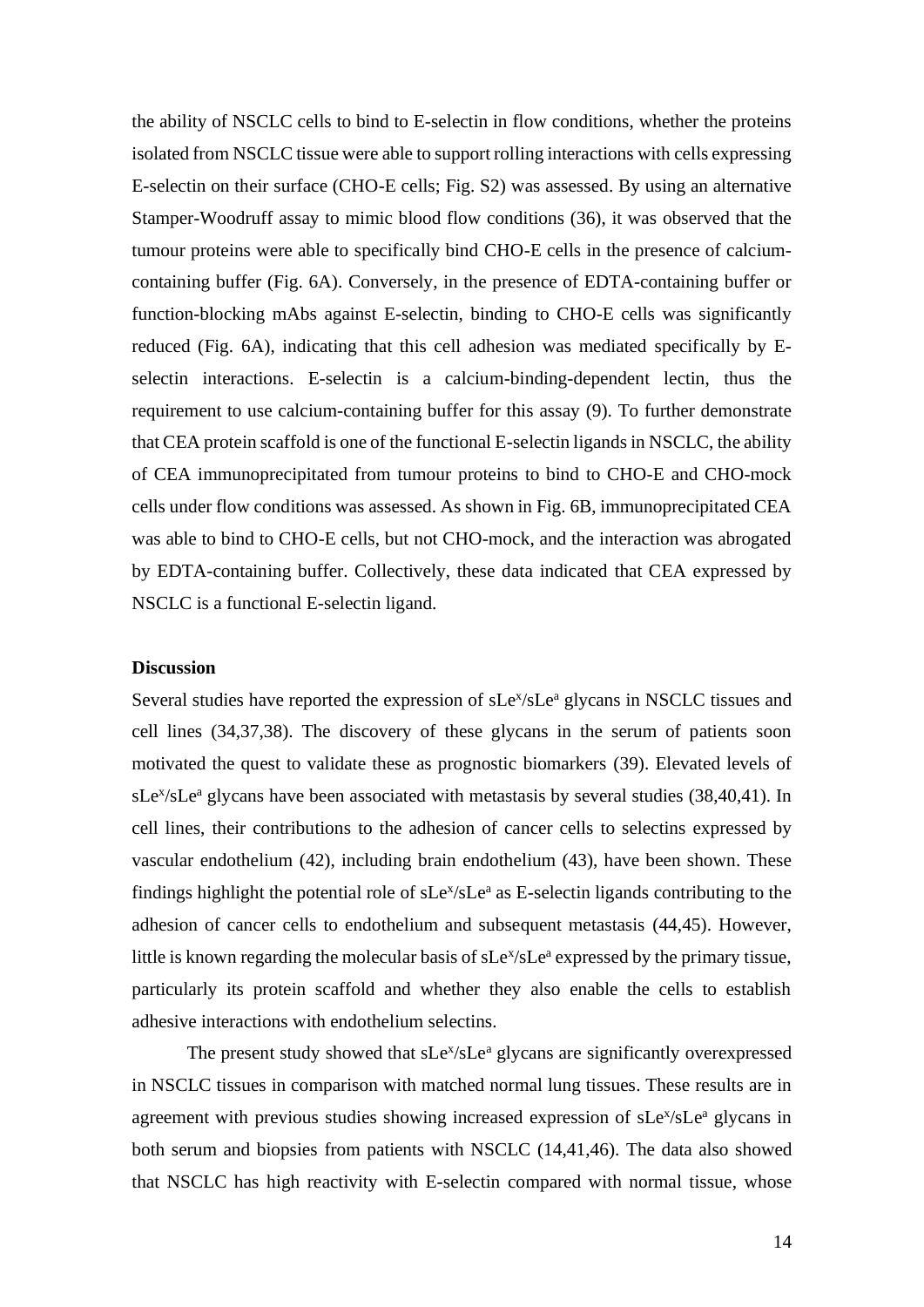intensity is correlated with anti-sLe<sup>x</sup>/sLe<sup>a</sup> mAb reactivity. Although sLe<sup>x</sup>/sLe<sup>a</sup> glycans are known as the prototypical ligands of E-selectin, their functional binding also depends on accessibility at the cell surface (47). In fact, the mere expression of the glycan ligands does not imply E-selectin binding. Therefore, this study provides the first evidence, to our knowledge, that NSCLC tissue has E-selectin reactivity.

The present study showed that increased sLe<sup>x</sup>/sLe<sup>a</sup> expression in NSCLC tissue was observed in patients who later developed bone metastasis. Furthermore, it was found that metastatic tissue derived from NSCLC primary tissues also expressed sLe<sup>x</sup>/sLe<sup>a</sup> and E-selectin ligands, which were expressed in metastasized cancer cells. In humans, bone marrow microvasculature constitutively expresses E-selectin, as well as all vascular endothelium following stimulation with inflammatory cytokines (48,49). Therefore, this observation suggested that sLe<sup>x</sup>/sLe<sup>a</sup> overexpression in NSCLC cells is an adaptation to enable cells to adhere to vascular E-selectins and metastasise to other locations, such as the bone. In addition to E-selectin engagement, sLe<sup>x</sup>/sLe<sup>a</sup> can also alter the immune homeostasis of the mucous membrane by impairing tumour cell recognition by the immune system and favouring cancer progression (40-42).

The present data also showed that the median values of *FUT3*, *FUT6* and *FUT7* mRNA expression, and the overall mean  $\alpha$ 1,3-FUT activity were higher in NSCLC tumour tissues, whereas that of *FUT4* was lower and that of *FUT5* was not detected. The observed *FUT3*, *FUT6* and *FUT7* gene expression profiles are consistent with previous reports showing that FUT3 is abundantly and markedly expressed in lung cancer tissues, whereas FUT6 and FUT7 are detected at lower levels but also upregulated compared with normal tissues (16,53,54). These significant alterations in the expression of FUT genes may be the underlying cause of the observed overexpression of sLe<sup>x</sup>/sLe<sup>a</sup>; however, to prove that altered FUT gene expression is causative of altered sLe<sup>x</sup>/sLe<sup>a</sup> expression, other studies will have to be performed.

sLe<sup>x</sup>/sLe<sup>a</sup> biosynthesis is a highly convoluted process with several glycosyltransferases involved  $(55)$ . For example, sLe<sup>x</sup> antigens biosynthesis is a very complex process, of which the addition of fucose is the last step. Fucosyltransferases compete with each other for similar substrates. Consistent with previous reports (53), in this study the expression of FUT4, an enzyme involved in non-sialylated Lewis biosynthesis, was found to be lower in tumour tissue. Notably, the ratios of *FUT3*/*FUT4* and *FUT7*/*FUT4* expression correlated with E-selectin ligand expression, highlighting the concomitant and competitive role of these enzymes in E-selectin ligand biosynthesis.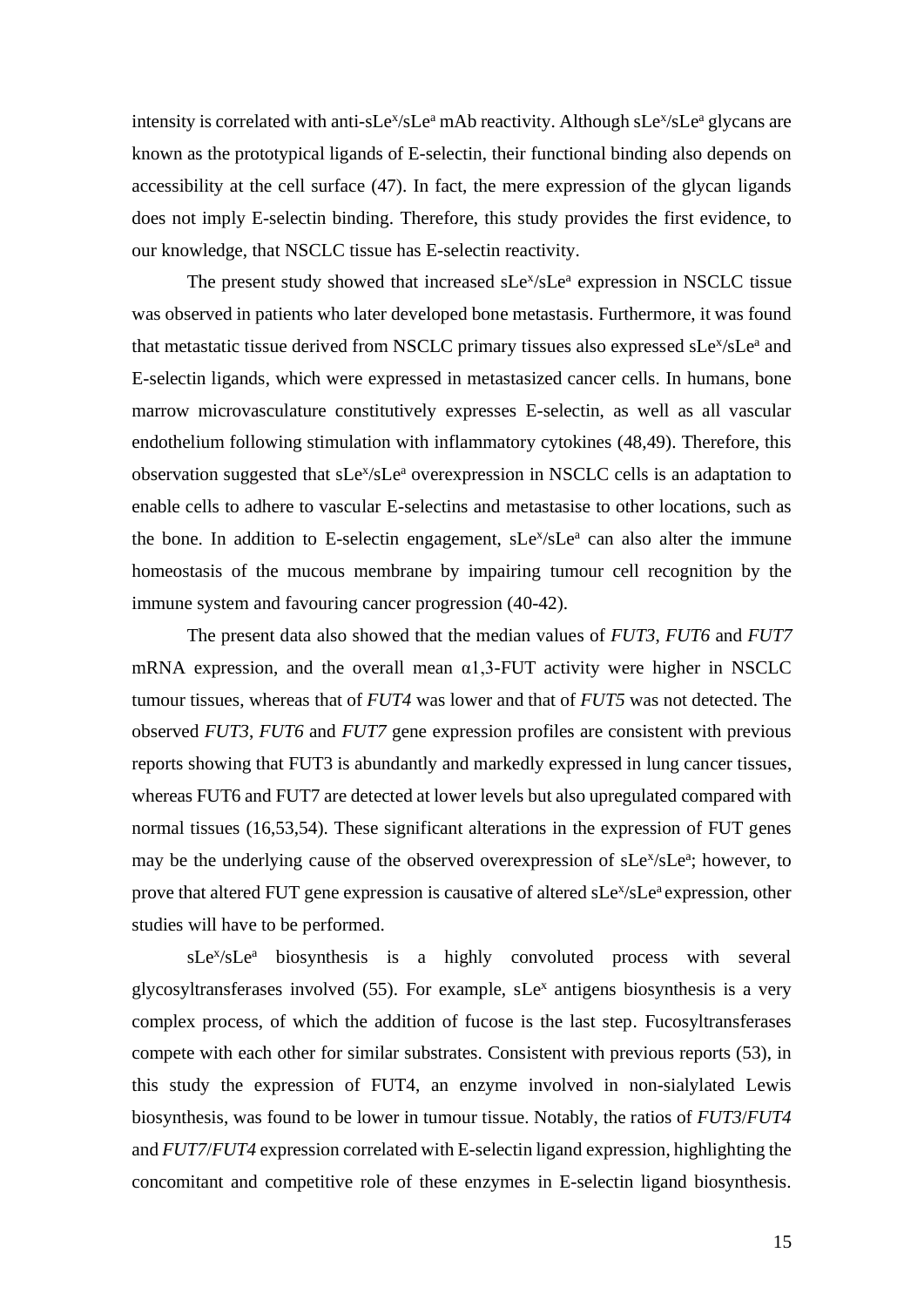Furthermore, the FUT4 T/N expression ratio enabled marginally significant evaluation of the overall survival of patients; thus, it is proposed that the relative level of FUT4 serves as a protective factor and is therefore a clinically relevant prognostic biomarker.

sLe<sup>x</sup>/sLe<sup>a</sup> was also identified in normal cells, but at significantly reduced levels. Nonetheless, changes in the expression of these glycans due to malignant transformation may depend not only on the expression of fucosyl- and sialyltransferases, but also on the activity of other enzymes that can lead to more complex or alternative structures (56,57). Further studies are required to fully understand the alterations of glycan biosynthesis occurring in NSCLC.

As the functional binding of sLe<sup>x</sup>/sLe<sup>a</sup> antigens with E-selectins is crucially dependent on their presentation by scaffold proteins (48-50), their mere detection has limited prognostic value in different cancers (51-53). Thus, the identification of  $sLe^{x}/sLe^{a}$ -decorated protein scaffolds is expected to provide more specific and reliable clinical biomarkers. While carriers of E-selectin ligands have been identified in several types of cancer, including the CD44 glycoform known as hematopoietic cell E-/L-selectin ligand in colon cancer, and CEA in colon and prostate cancer (64,65), no functionally defined E-selectin ligands were identified in NSCLC to date. Here, the data indicated that CEA decorated by sLe<sup>x</sup>/sLe<sup>a</sup> acts as a functionally relevant E-selectin ligand. Thus, CEA interactions with endothelial selectins may the mediate tethering, rolling and adhesion of tumour cells to the endothelium, consequently promoting cancer metastasis. CEA is a glycoprotein with low and limited expression in normal tissues, but is detected at high levels in tumours with epithelial origin, including NSCLC, gastric carcinoma and colorectal cancer, for which it is used as a tumour biomarker (66). Serum CEA in patients with NSCLC correlates with advanced stage of the disease, poor therapeutic response, early relapse and shorter survival (34,67). Notably, besides cell adhesion, CEA also serves key functions in intracellular and intercellular signalling involved in cancer progression, inflammation, angiogenesis and metastasis (68). Thus, CEA-E-selectin interactions may also contribute to these malignant features. Although CEA and sLe<sup>x</sup>/sLe<sup>a</sup> have been extensively suggested as clinical biomarkers in NSCLC (12,69,70), to our knowledge, this is the first study addressing the functional relevance of sLe<sup>x</sup>/sLe<sup>a</sup>associated CEA as an E-selectin ligand in primary NSCLC tissue.

Unlike other reports that used cell lines, the present findings were obtained in primary NSCLC and paired non-tumour pulmonary tissues. The use of primary tissue offers undeniably greater relevance to the findings, as it reflects the *in vivo* NSCLC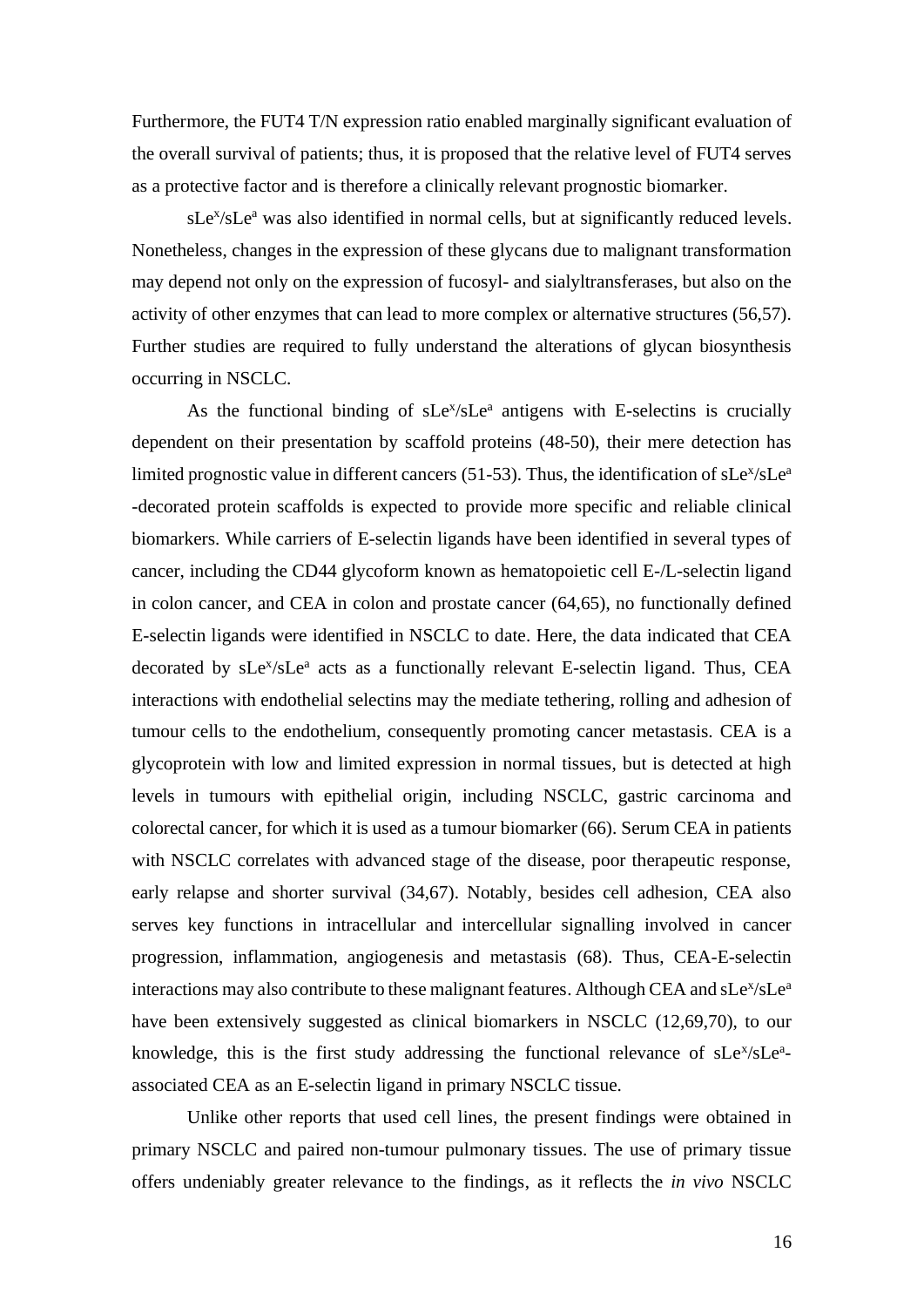microenvironment. Yet, the use of primary tissue posed limitations on sample quantity and sample size that affected reproducibility and requires validation in larger cohorts. The expression of E-selectin ligands in lung tissue derived from healthy subjects also remains to be established. A further limitation of the present study was the use of normal pulmonary tissues derived from patients with NSCLC. Non-cancerous tissues surrounding the tumour is a common control for these types of studies; however, it can be affected by the presence of infiltrating cancer cells or the so-called 'field effect' of tumour growth (71,72).

Overall, the present findings indicated that sLe<sup>x</sup>/sLe<sup>a</sup> and E-selectin ligands are overexpressed in NSCLC tissue compared with adjacent control tissue, alongside increased  $\alpha$ 1,3-FUT activity and fucosyltransferase transcript expression. The highest sLe<sup>x</sup>/sLe<sup>a</sup> levels were detected in the primary tissues of patients with bone metastasis, hinting that these antigens may promote metastasis to this site. Furthermore, the presence of sLe<sup>x</sup>/sLe<sup>a</sup> and E-selectin ligands on CEA suggests that mechanistically, CEA may facilitate adhesion to endothelium selectins and consequently promote cancer metastasis. This study also pinpoints the usefulness of sLe<sup>x</sup>/sLe<sup>a</sup>-modified CEA as a potential therapeutic target and diagnostic biomarker in NSCLC, a finding that requires validation in future studies.

## **Acknowledgements**

The authors acknowledge both Dr Analisa Ribeiro and Dr Madalena Ramos (Pathology service, Hospital Pulido Valente) for their assessment of immunohistochemistry samples, and Dr Francisco Félix, Dr Paulo Calvinho, Dr Cristina Rodrigues and nurses (Thoracic service, Hospital Pulido Valente) for their involvement in the collection of lung tissue samples. We also thank Ms Ana Raquel Henriques (technician from the Pathology service, Faculty of Medicine, University of Lisbon) for providing paraffin-embedded sections of lung tissues samples.

#### **Funding**

The authors acknowledge the financial support from the LPCC/Pfizer 2011, and Tagus TANK award 2018 (grant no. 1/2018) from Universidade Nova de Lisboa and José de Mello Saúde. Additionally, scholarship funding was provided by the Portuguese Foundation for Science and Technology (FCT) [grant nos. SFRH/BD/100970/2014 and SFRH/BPD/108686/2015].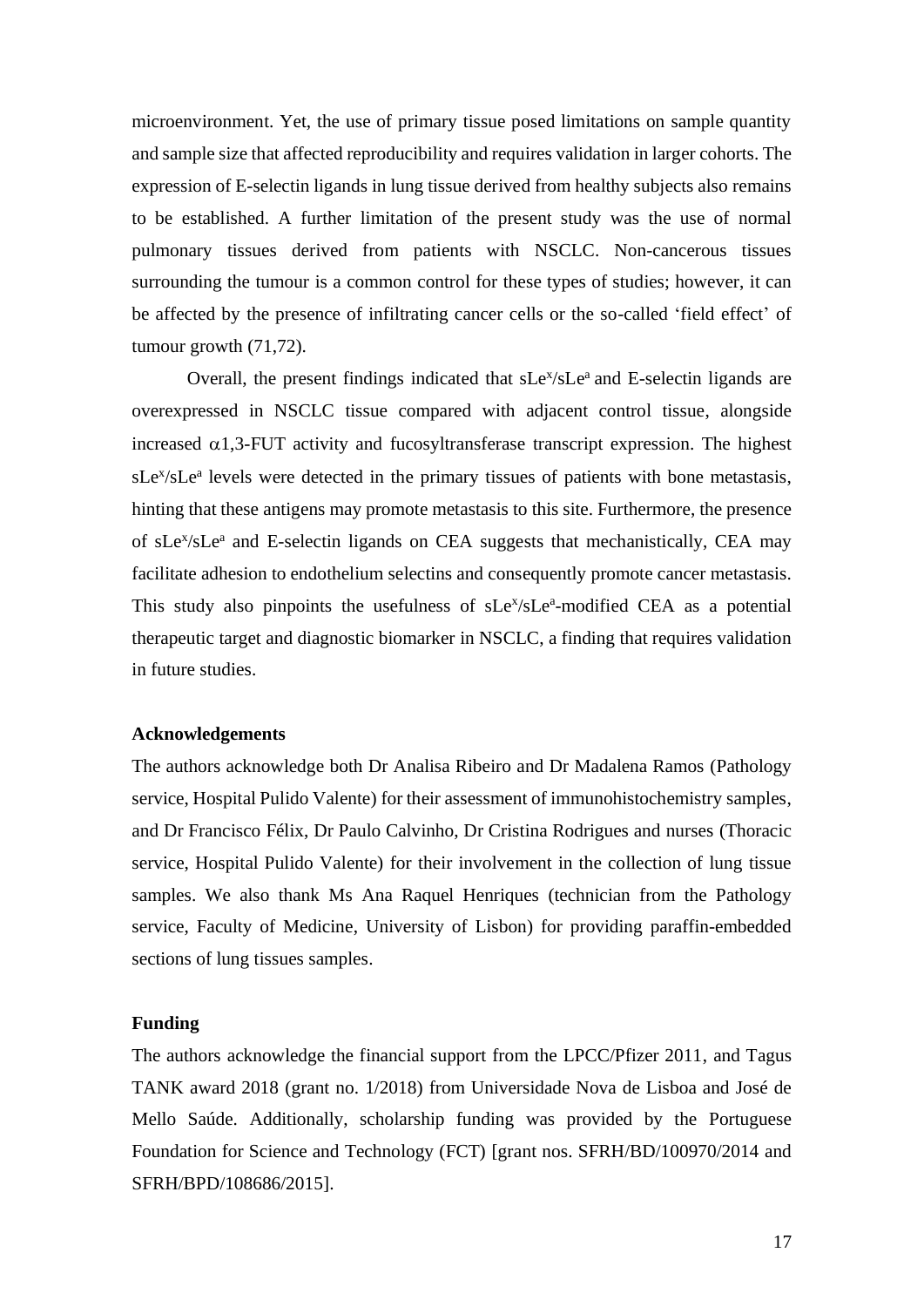## **Availability of data and materials**

The datasets used and/or analysed during the current study are available from the corresponding author on reasonable request.

# **Authors' contributions**

The study was conceived by PV, who designed and supervised all research and drafted the manuscript. IGF and MC contributed equally to the work in designing and performing the experiments, collecting and analysing data, and drafting the manuscript. AGM performed experiments, prepared results and drafted the manuscript. AB collected patient samples and conceived experiments. PB designed and interpreted immunohistochemistry data. ZS performed experiments and drafted the manuscript, and FDO analysed data and drafted the manuscript. All authors reviewed the final version of the manuscript.

## **Ethics approval and consent to participate**

The study was approved by the Ethics Committee of Centro Hospitalar Lisboa Norte. Written informed consent was obtained from all patients.

## **Patient consent for publication**

Not applicable.

## **Competing interests**

The authors declare that they have no competing interests.

## **References**

- 1. Bray F, Ferlay J, Soerjomataram I, Siegel RL, Torre LA and Jemal A: Global cancer statistics 2018: GLOBOCAN estimates of incidence and mortality worldwide for 36 cancers in 185 countries. CA Cancer J Clin 68: 394-424, 2018.
- 2. Youlden DR, Cramb SM and Baade PD: The International Epidemiology of Lung Cancer: geographical distribution and secular trends. J Thorac Oncol 3: 819-31, 2008.
- 3. Riihimäki M, Hemminki A, Fallah M, Thomsen H, Sundquist K, Sundquist J and Hemminki K: Metastatic sites and survival in lung cancer. Lung Cancer 86: 78- 84, 2014.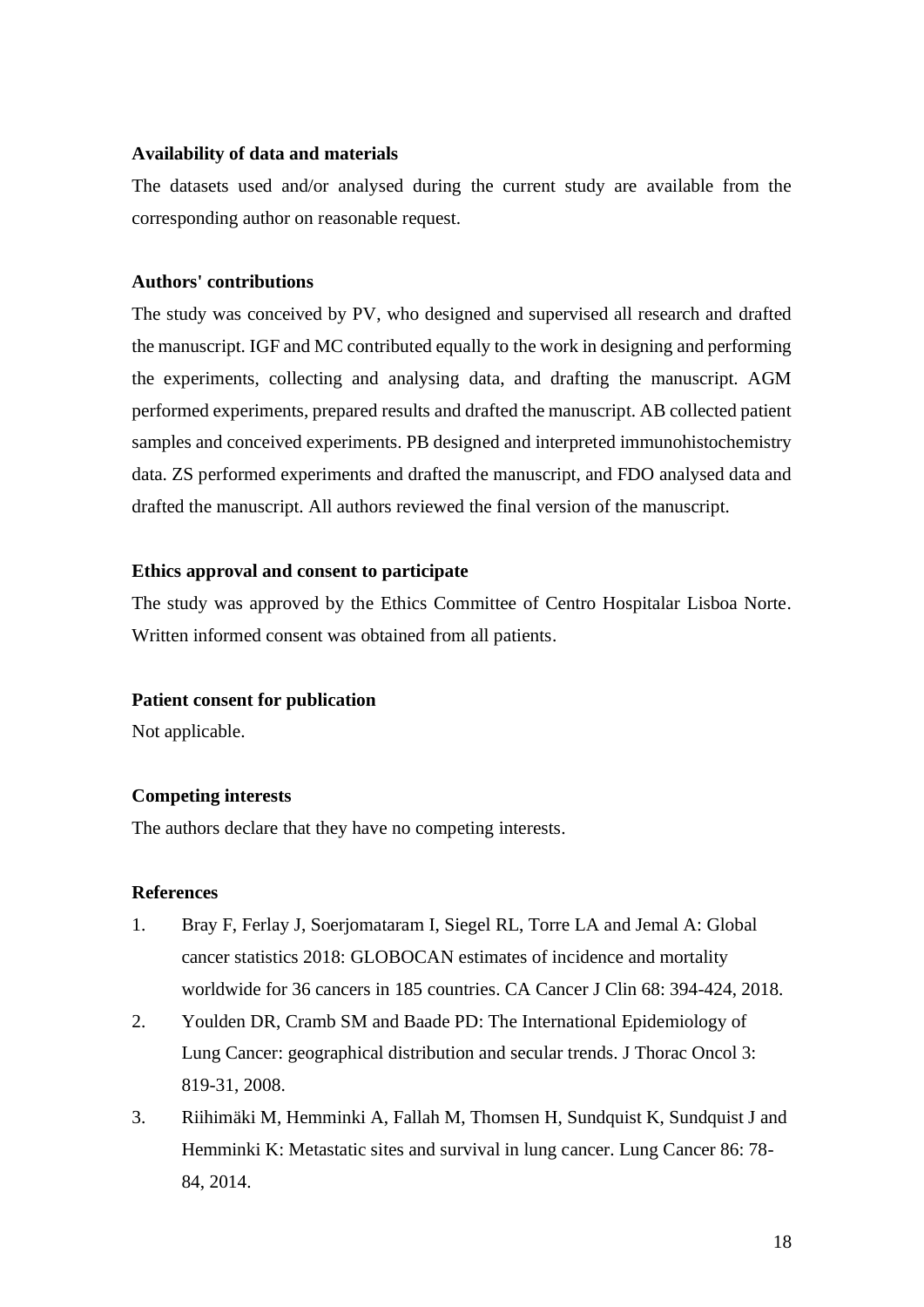- 4. Tamura T, Kurishima K, Nakazawa K, Kagohashi K, Ishikawa H, Satoh H and Hizawa N: Specific organ metastases and survival in metastatic non-small-cell lung cancer. Mol Clin Oncol 3: 217-221, 2015.
- 5. Nishida N, Yano H, Nishida T, Kamura T and Kojiro M: Angiogenesis in cancer. Vasc Health Risk Manag 2: 213-9, 2006.
- 6. Noman MZ, Messai Y, Muret J, Hasmim M and Chouaib S: Crosstalk between CTC, Immune System and Hypoxic Tumor Microenvironment. Cancer Microenviron 7: 153-60, 2014.
- 7. Popper HH: Progression and metastasis of lung cancer. Cancer Metastasis Rev 35: 75-91, 2016.
- 8. Gout S, Tremblay P-L and Huot J: Selectins and selectin ligands in extravasation of cancer cells and organ selectivity of metastasis. Clin Exp Metastasis 25: 335- 344, 2008.
- 9. Ding D, Yao Y, Zhang S, Su C and Zhang Y: C-type lectins facilitate tumor metastasis. Oncol Lett 13: 13-21, 2017.
- 10. Barthel SR, Gavino JD, Descheny L and Dimitroff CJ: Targeting selectins and selectin ligands in inflammation and cancer. Expert Opin Ther Targets 11: 1473- 91, 2007.
- 11. Ogawa J, Sano A, Inoue H and Koide S: Expression of Lewis-related antigen and prognosis in stage I non-small cell lung cancer. Ann Thorac Surg 59: 412-5, 1995.
- 12. Mizuguchi S, Nishiyama N, Iwata T, *et al.*: Clinical Value of Serum Cytokeratin 19 Fragment and Sialyl-Lewis X in Non-Small Cell Lung Cancer. Ann Thorac Surg 83: 216-221, 2007.
- 13. Komatsu H, Mizuguchi S, Izumi N, *et al.*: Sialyl Lewis X as a predictor of skip N2 metastasis in clinical stage IA non-small cell lung cancer. World J Surg Oncol 11: 309, 2013.
- 14. Satoh H, Ishikawa H, Kamma H, Yamashita YT, Takahashi H, Ohtsuka M and Hasegawa S: Elevated serum sialyl Lewis X-i antigen levels in non-small cell lung cancer with lung metastasis. Respiration 65: 295-298, 1998.
- 15. Gomes C, Osório H, Pinto MT, Campos D, Oliveira MJ and Reis CA: Expression of ST3GAL4 leads to SLe(x) expression and induces c-Met activation and an invasive phenotype in gastric carcinoma cells. PLoS One 8: e66737, 2013.
- 16. Dall'Olio F, Malagolini N, Trinchera M and Chiricolo M: Sialosignaling: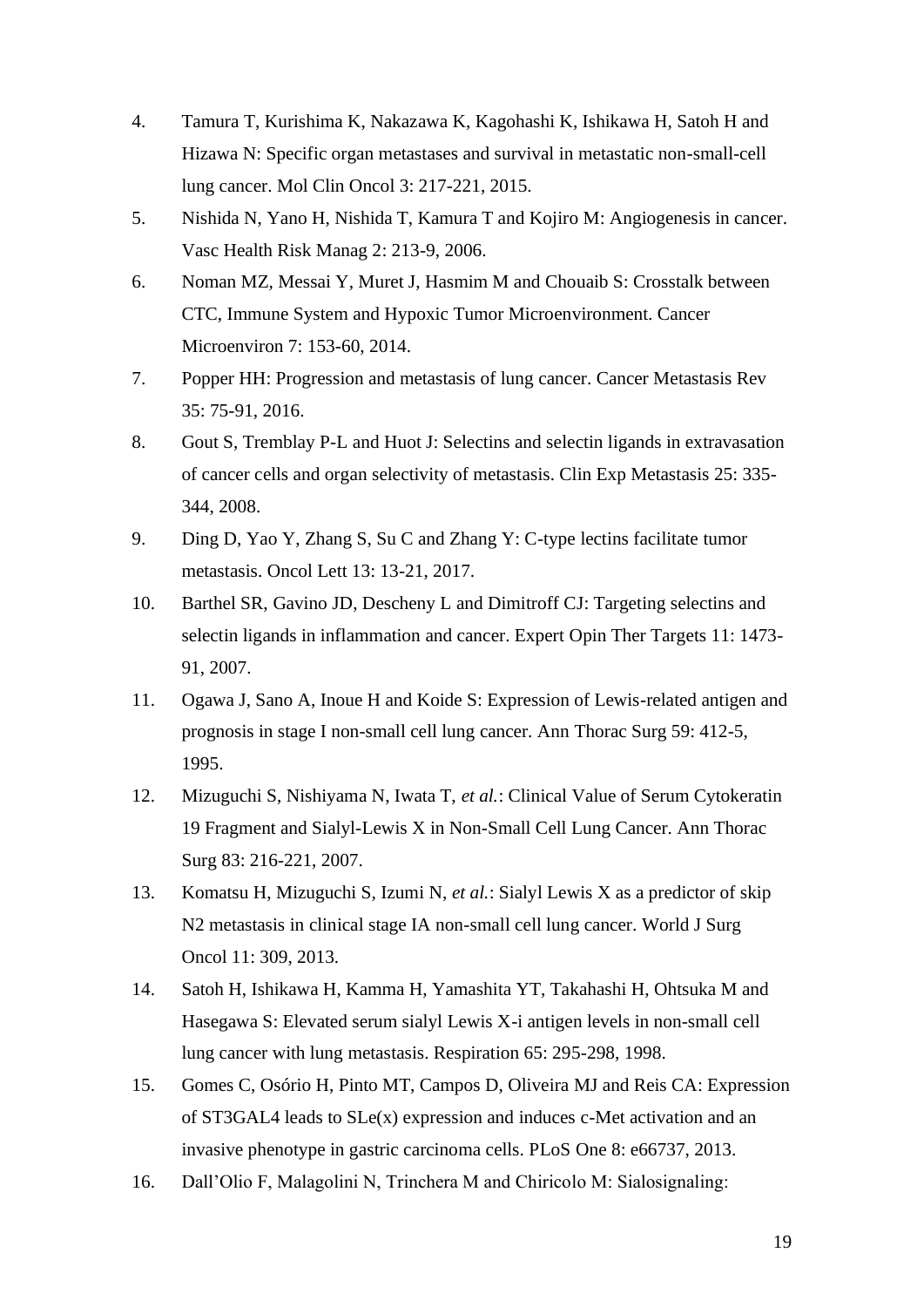sialyltransferases as engines of self-fueling loops in cancer progression. Biochim Biophys Acta 1840: 2752-64, 2014.

- 17. Dall'Olio F, Malagolini N, Trinchera M and Chiricolo M: Mechanisms of cancerassociated glycosylation changes. Front Biosci (Landmark Ed 17: 670-99, 2012.
- 18. Sperandio M: Selectins and glycosyltransferases in leukocyte rolling in vivo. FEBS J 273: 4377-89, 2006.
- 19. Nakayama F, Nishihara S, Iwasaki H, *et al.*: CD15 Expression in Mature Granulocytes Is Determined by  $\alpha$ 1,3-Fucosyltransferase IX, but in Promyelocytes and Monocytes by α1,3-Fucosyltransferase IV. J Biol Chem 276: 16100-16106, 2001.
- 20. Tian L, Shen D, Li X, Shan X, Wang X, Yan Q and Liu J: Ginsenoside Rg3 inhibits epithelial-mesenchymal transition (EMT) and invasion of lung cancer by down-regulating FUT4. Oncotarget 7: 1619-32, 2016.
- 21. Brierley J, Gospodarowicz MK (Mary K. and Wittekind C (Christian): TNM classification of malignant tumours.
- 22. Guo C, Liu S and Sun M-Z: Novel insight into the role of GAPDH playing in tumor. Clin Transl Oncol 15: 167-172, 2013.
- 23. Guo C, Liu S, Wang J, Sun M-Z and Greenaway FT: ACTB in cancer. Clin Chim Acta 417: 39-44, 2013.
- 24. Bustin SA, Benes V, Garson JA, *et al.*: The MIQE Guidelines: Minimum Information for Publication of Quantitative Real-Time PCR Experiments., 2009.
- 25. Videira PA, Correia M, Malagolini N, *et al.*: ST3Gal.I sialyltransferase relevance in bladder cancer tissues and cell lines. BMC Cancer 9: 357, 2009.
- 26. Carrascal MA, Severino PF, Guadalupe Cabral M, *et al.*: Sialyl Tn-expressing bladder cancer cells induce a tolerogenic phenotype in innate and adaptive immune cells. Mol Oncol 8, 2014.
- 27. Trinchera M, Zulueta A, Caretti A and Dall'Olio F: Control of Glycosylation-Related Genes by DNA Methylation: the Intriguing Case of the B3GALT5 Gene and Its Distinct Promoters. Biology (Basel) 3: 484, 2014.
- 28. Dimitroff CJ, Lee JY, Rafii S, Fuhlbrigge RC and Sackstein R: CD44 is a major E-selectin ligand on human hematopoietic progenitor cells. J Cell Biol 153: 1277-1286, 2001.
- 29. Oxley SM and Sackstein R: Detection of an L-selectin ligand on a hematopoietic progenitor cell line. Blood 84: 3299-306, 1994.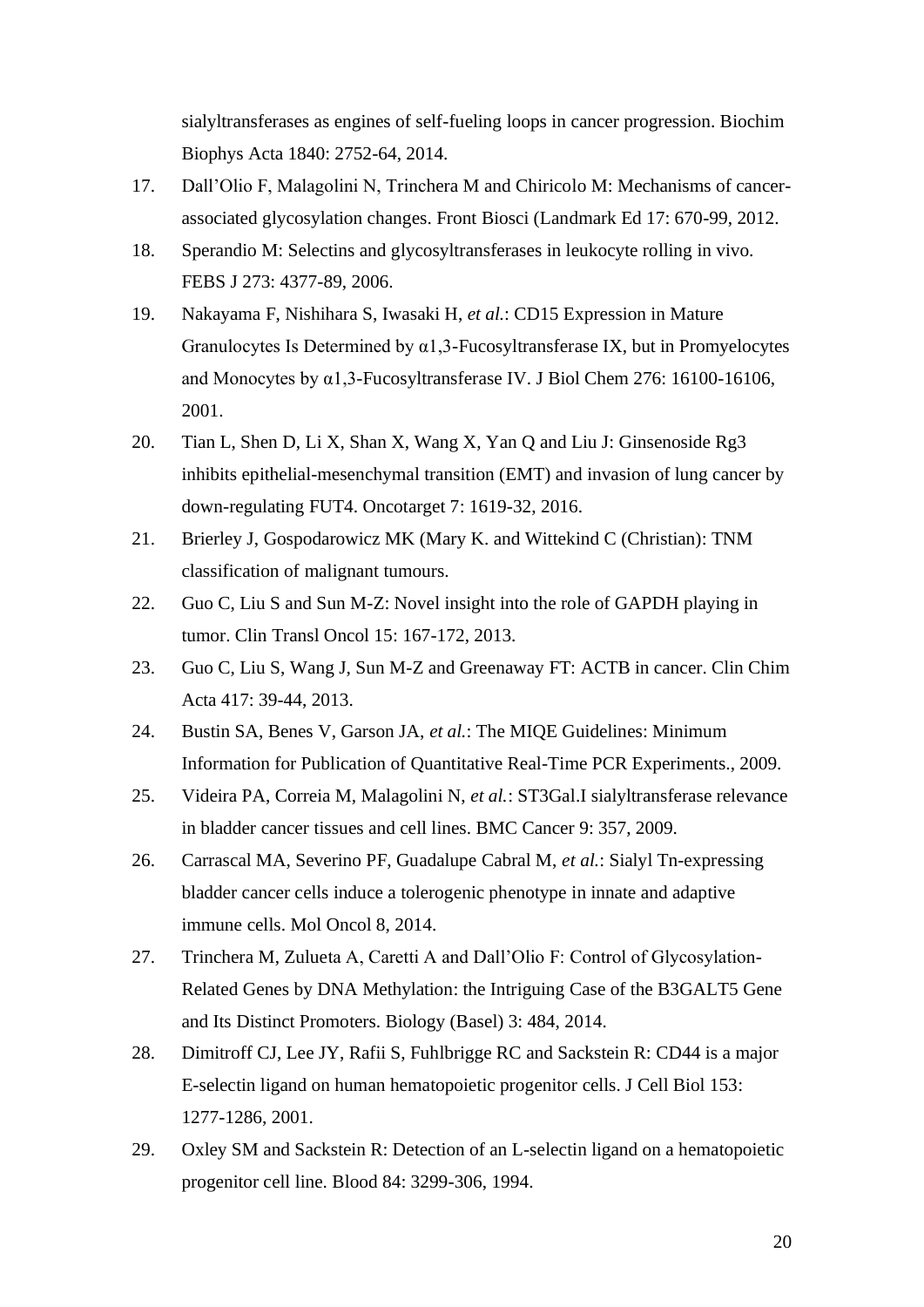- 30. Dimitroff CJ, Lee JY, Schor KS, Sandmaier BM and Sackstein R: differential Lselectin binding activities of human hematopoietic cell L-selectin ligands, HCELL and PSGL-1. J Biol Chem 276: 47623-47631, 2001.
- 31. Schneider CA, Rasband WS and Eliceiri KW: NIH Image to ImageJ: 25 years of image analysis. Nat Methods 9: 671-5, 2012.
- 32. Carrascal MA, Talina C, Borralho P, *et al.*: Staining of E-selectin ligands on paraffin-embedded sections of tumor tissue. BMC Cancer 18: 495, 2018.
- 33. Lin F and Prichard J: Handbook of Practical Immunohistochemistry. 2nd ed. (Lin F and Prichard J (eds.)). NY: Springer New York, New York, NY, 2015.
- 34. Grunnet M and Sorensen JB: Carcinoembryonic antigen (CEA) as tumor marker in lung cancer. Lung Cancer, 2011.
- 35. McEver RP: Selectins: initiators of leucocyte adhesion and signalling at the vascular wall. Cardiovasc Res 107: 331-9, 2015.
- 36. Dimitroff CJ, Kupper TS and Sackstein R: Prevention of leukocyte migration to inflamed skin with a novel fluorosugar modifier of cutaneous lymphocyteassociated antigen. J Clin Invest 112: 1008-18, 2003.
- 37. Holmes EH, Ostrander GK and Hakomori S: Biosynthesis of the sialyl-Lex determinant carried by type 2 chain glycosphingolipids (IV3NeuAcIII3FucnLc4, VI3NeuAcV3FucnLc6, and VI3NeuAcIII3V3Fuc2nLc6) in human lung carcinoma PC9 cells. J Biol Chem 261: 3737-43, 1986.
- 38. Shimizu T, Yonezawa S, Tanaka S and Sato E: Expression of Lewis X-related antigens in adenocarcinomas of lung. Histopathology 22: 549-55, 1993.
- 39. Shimizu S, Suzuki H and Noguchi E: [Sialyl Lewis X-i (SLX) in the bronchoalveolar lavage fluid from patients with lung cancer]. Nihon Kyobu Shikkan Gakkai Zasshi 30: 815-20, 1992.
- 40. Mizuguchi S, Inoue K, Iwata T, *et al.*: High Serum Concentrations of Sialyl Lewisx Predict Multilevel N2 Disease in Non-Small-Cell Lung Cancer. Ann Surg Oncol 13: 1010-1018, 2006.
- 41. Fukuoka K, Narita N and Saijo N: Increased expression of sialyl Lewis(x) antigen is associated with distant metastasis in lung cancer patients: immunohistochemical study on bronchofiberscopic biopsy specimens. Lung Cancer 20: 109-16, 1998.
- 42. Takada A, Ohmori K, Yoneda T, Tsuyuoka K, Hasegawa A, Kiso M and Kannagi R: Contribution of carbohydrate antigens sialyl Lewis A and sialyl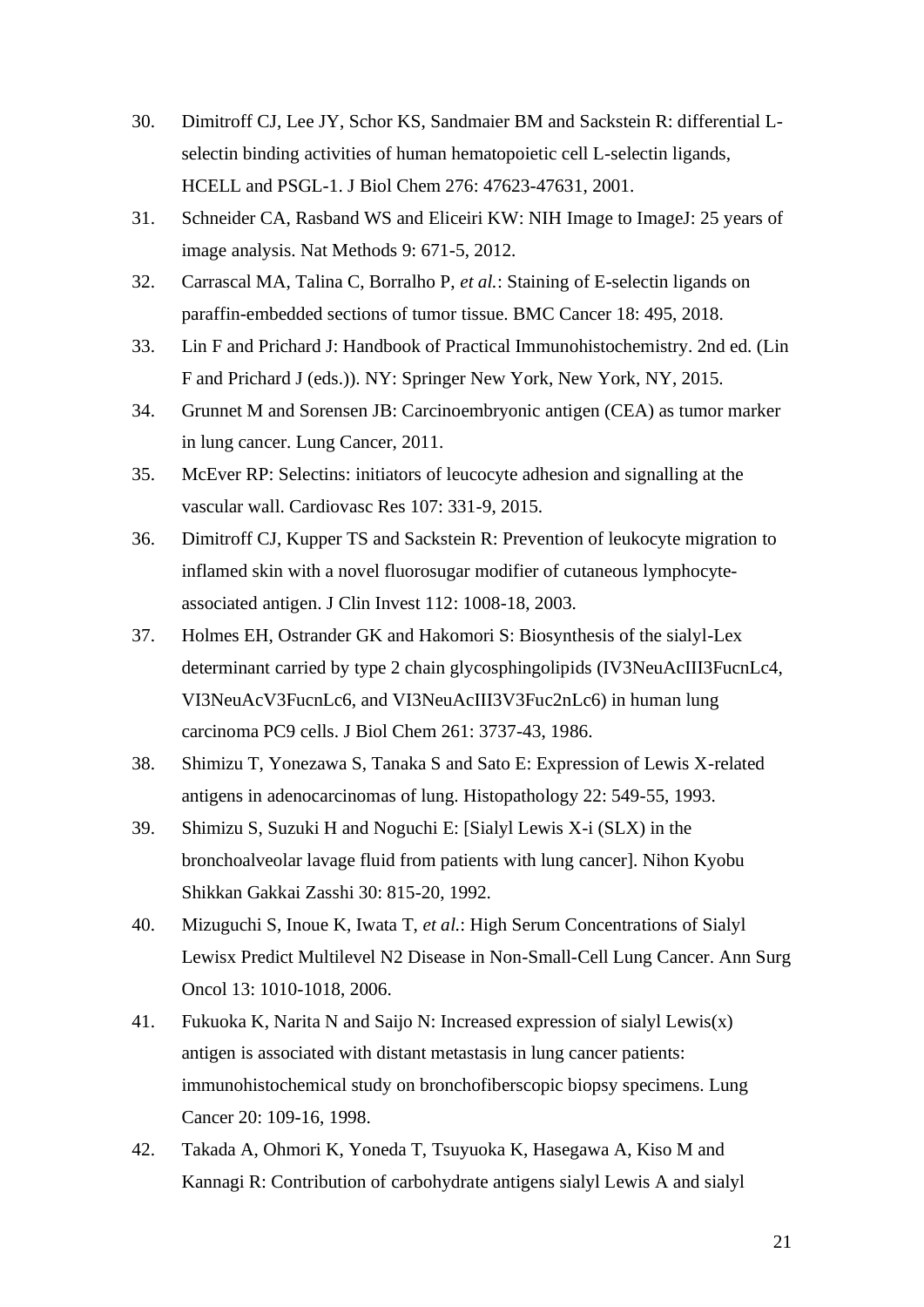Lewis X to adhesion of human cancer cells to vascular endothelium. Cancer Res 53: 354-61, 1993.

- 43. Jassam S, Maherally Z, Smith J, Ashkan K, Roncaroli F, Fillmore H and Pilkington G: CD15s/CD62E Interaction Mediates the Adhesion of Non-Small Cell Lung Cancer Cells on Brain Endothelial Cells: Implications for Cerebral Metastasis. Int J Mol Sci 18: 1474, 2017.
- 44. Bendas G and Borsig L: Cancer cell adhesion and metastasis: selectins, integrins, and the inhibitory potential of heparins. Int J Cell Biol 2012: 676731, 2012.
- 45. Witz IP: The selectin-selectin ligand axis in tumor progression. Cancer Metastasis Rev 27: 19-30, 2008.
- 46. Satoh H, Ishikawa H, Yamashita YT, Ohtsuka M and Sekizawa K: Serum sialyl Lewis X-i antigen in lung adenocarcinoma and idiopathic pulmonary fibrosis. Thorax 57: 263-6, 2002.
- 47. Trinchera M, Aronica A and Dall'Olio F: Selectin Ligands Sialyl-Lewis a and Sialyl-Lewis x in Gastrointestinal Cancers. Biology (Basel) 6, 2017.
- 48. Schweitzer KM, Dräger AM, van der Valk P, *et al.*: Constitutive expression of Eselectin and vascular cell adhesion molecule-1 on endothelial cells of hematopoietic tissues. Am J Pathol 148: 165-175, 1996.
- 49. Weninger W, Ulfman LH, Cheng G, Souchkova N, Quackenbush EJ, Lowe JB and von Andrian UH: Specialized contributions by alpha(1,3)-fucosyltransferase-IV and FucT-VII during leukocyte rolling in dermal microvessels. Immunity 12: 665-676, 2000.
- 50. Kannagi R, Sakuma K, Miyazaki K, Lim K-T, Yusa A, Yin J and Izawa M: Altered expression of glycan genes in cancers induced by epigenetic silencing and tumor hypoxia: Clues in the ongoing search for new tumor markers. Cancer Sci 101: 586-593, 2010.
- 51. Chachadi VB, Bhat G and Cheng P-W: Glycosyltransferases involved in the synthesis of MUC-associated metastasis-promoting selectin ligands. Glycobiology 25: 963-75, 2015.
- 52. Yoshihama N, Yamaguchi K, Chigita S, *et al.*: A Novel Function of CD82/KAI1 in Sialyl Lewis Antigen-Mediated Adhesion of Cancer Cells: Evidence for an Anti-Metastasis Effect by Down-Regulation of Sialyl Lewis Antigens. PLoS One 10: e0124743, 2015.
- 53. Togayachi A, Kudo T, Ikehara Y, *et al.*: Up-regulation of Lewis enzyme (Fuc-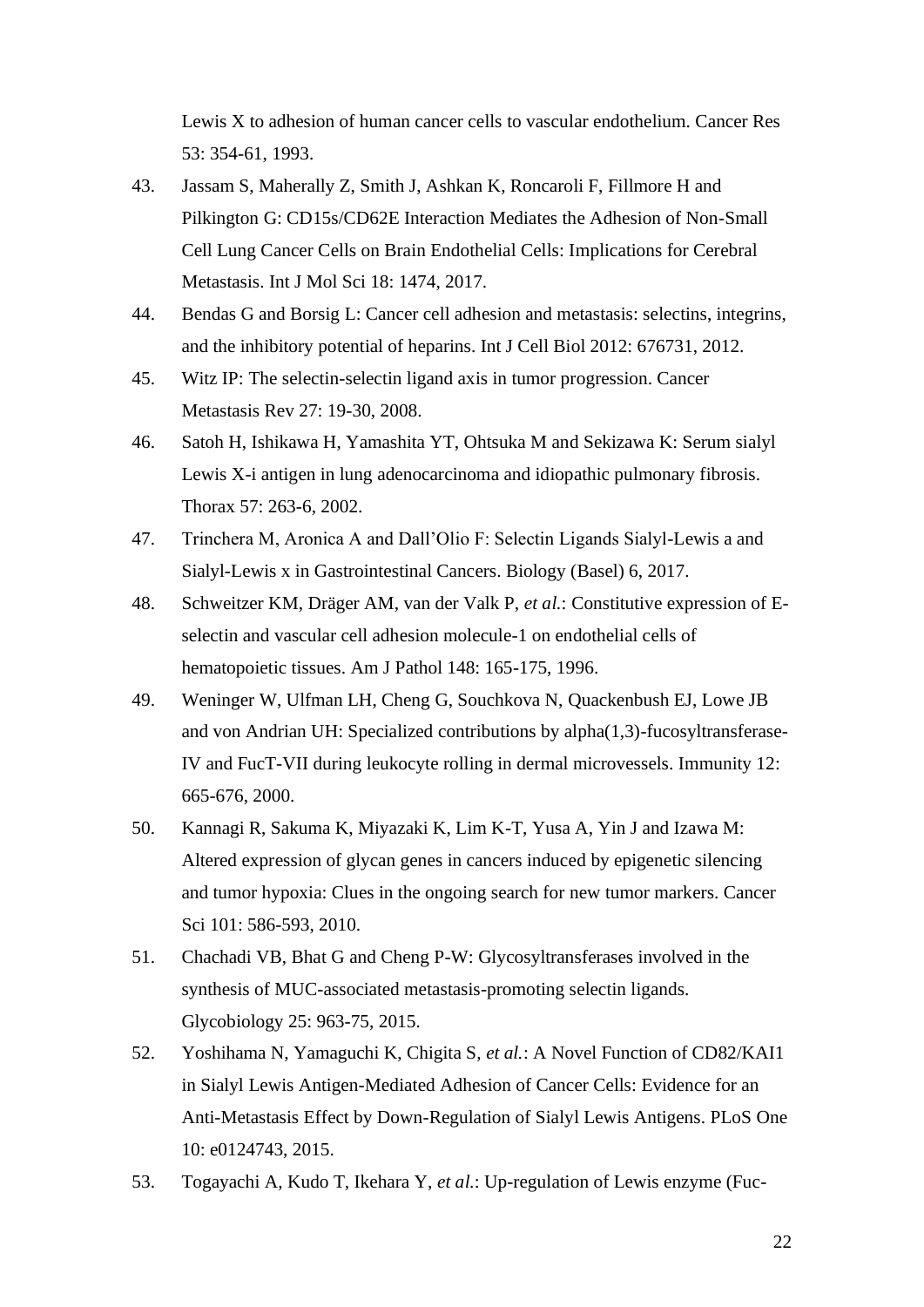TIII) and plasma-type alpha1,3fucosyltransferase (Fuc-TVI) expression determines the augmented expression of sialyl Lewis x antigen in non-small cell lung cancer. Int J cancer 83: 70-9, 1999.

- 54. Barthel SR, Wiese GK, Cho J, *et al.*: Alpha 1,3 fucosyltransferases are master regulators of prostate cancer cell trafficking. Proc Natl Acad Sci U S A 106: 19491-6, 2009.
- 55. Kannagi R, Yin J, Miyazaki K and Izawa M: Current relevance of incomplete synthesis and neo-synthesis for cancer-associated alteration of carbohydrate determinants—Hakomori's concepts revisited. Biochim Biophys Acta - Gen Subj 1780: 525-531, 2008.
- 56. Malagolini N, Santini D, Chiricolo M and Dall'Olio F: Biosynthesis and expression of the Sda and sialyl Lewis x antigens in normal and cancer colon. Glycobiology 17: 688-697, 2007.
- 57. Groux-Degroote S, Wavelet C, Krzewinski-Recchi M-A, *et al.*: B4GALNT2 gene expression controls the biosynthesis of Sda and sialyl Lewis X antigens in healthy and cancer human gastrointestinal tract. Int J Biochem Cell Biol 53: 442- 9, 2014.
- 58. Shinagawa T, Hoshino H, Taga M, Sakai Y, Imamura Y, Yokoyama O and Kobayashi M: Clinicopathological implications to micropapillary bladder urothelial carcinoma of the presence of sialyl Lewis X-decorated mucin 1 in stroma-facing membranes. Urol Oncol Semin Orig Investig 35: 606.e17-606.e23, 2017.
- 59. Burdick MM, Chu JT, Godar S and Sackstein R: HCELL is the major E- and Lselectin ligand expressed on LS174T colon carcinoma cells. J Biol Chem 281: 13899-905, 2006.
- 60. Woodman N, Pinder SE, Tajadura V, *et al.*: Two E-selectin ligands, BST-2 and LGALS3BP, predict metastasis and poor survival of ER-negative breast cancer. Int J Oncol 49: 265-75, 2016.
- 61. Sackstein R: The lymphocyte homing receptors: gatekeepers of the multistep paradigm. Curr Opin Hematol 12: 444-50, 2005.
- 62. Hidalgo A, Peired AJ, Wild MK, Vestweber D and Frenette PS: Complete identification of E-selectin ligands on neutrophils reveals distinct functions of PSGL-1, ESL-1, and CD44. Immunity 26: 477-489, 2007.
- 63. Mitoma J, Miyazaki T, Sutton-Smith M, *et al.*: The N-glycolyl form of mouse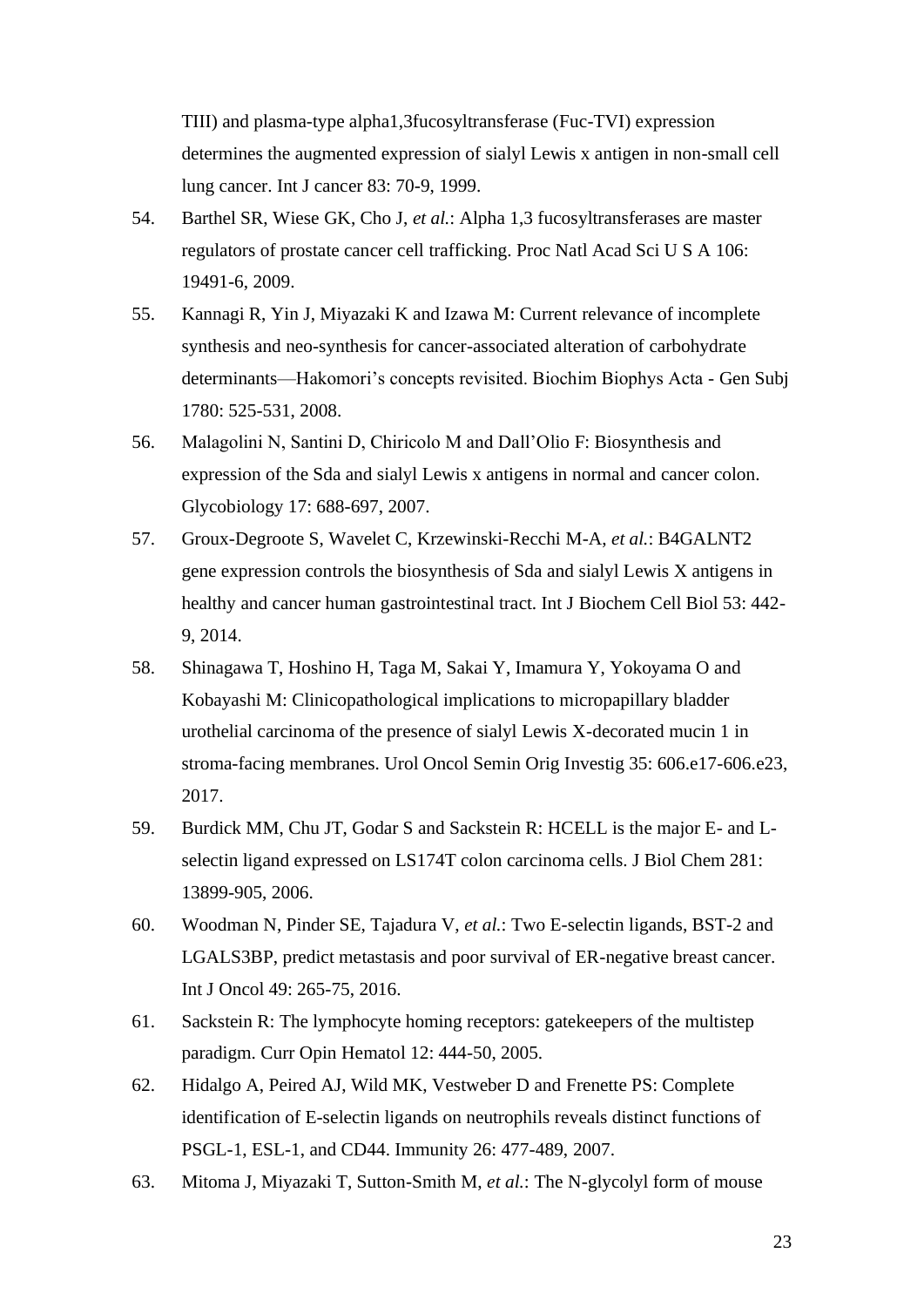sialyl Lewis X is recognized by selectins but not by HECA-452 and FH6 antibodies that were raised against human cells. Glycoconj J 26: 511-23, 2009.

- 64. Thomas SN, Zhu F, Schnaar RL, Alves CS and Konstantopoulos K: Carcinoembryonic antigen and CD44 variant isoforms cooperate to mediate colon carcinoma cell adhesion to E- and L-selectin in shear flow. J Biol Chem 283: 15647-55, 2008.
- 65. Burdick MM, Henson KA, Delgadillo LF, Choi YE, Goetz DJ, Tees DFJ and Benencia F: Expression of E-selectin ligands on circulating tumor cells: crossregulation with cancer stem cell regulatory pathways? Front Oncol 2: 103, 2012.
- 66. Duffy MJ: Carcinoembryonic antigen as a marker for colorectal cancer: Is it clinically useful? Clin Chem 47: 624-630, 2001.
- 67. Wang J, Ma Y, Zhu Z-H, Situ D-R, Hu Y and Rong T-H: Expression and prognostic relevance of tumor carcinoembryonic antigen in stage IB non-small cell lung cancer. J Thorac Dis 4: 490-6, 2012.
- 68. Beauchemin N and Arabzadeh A: Carcinoembryonic antigen-related cell adhesion molecules (CEACAMs) in cancer progression and metastasis. Cancer Metastasis Rev 32: 643-71, 2013.
- 69. Holdenrieder S, Wehnl B, Hettwer K, Simon K, Uhlig S and Dayyani F: Carcinoembryonic antigen and cytokeratin-19 fragments for assessment of therapy response in non-small cell lung cancer: a systematic review and metaanalysis. Br J Cancer 116: 1037-1045, 2017.
- 70. LI X, ASMITANANDA T, GAO L, *et al.*: Biomarkers in the Lung Cancer Diagnosis: A Clinical Perspective. Neoplasma 59: 500-507, 2012.
- 71. Kadara H and Wistuba II: Field Cancerization in Non-Small Cell Lung Cancer: Implications in Disease Pathogenesis. Proc Am Thorac Soc 9: 38, 2012.
- 72. Lochhead P, Chan AT, Nishihara R, Fuchs CS, Beck AH, Giovannucci E and Ogino S: Etiologic field effect: reappraisal of the field effect concept in cancer predisposition and progression. Mod Pathol 28: 14-29, 2015.

## **Figure legends**

Figure 1. Schematic representation of the multistep metastatic process in cancer and main structures involved. (A) Contribution of sLe<sup>x</sup>/sLe<sup>a</sup> antigens in facilitating cell adhesion to E-selectins*.* There are four main steps in the extravasation process, including tethering and rolling, integrin activation, firm adhesion and transendothelial migration. Metastatic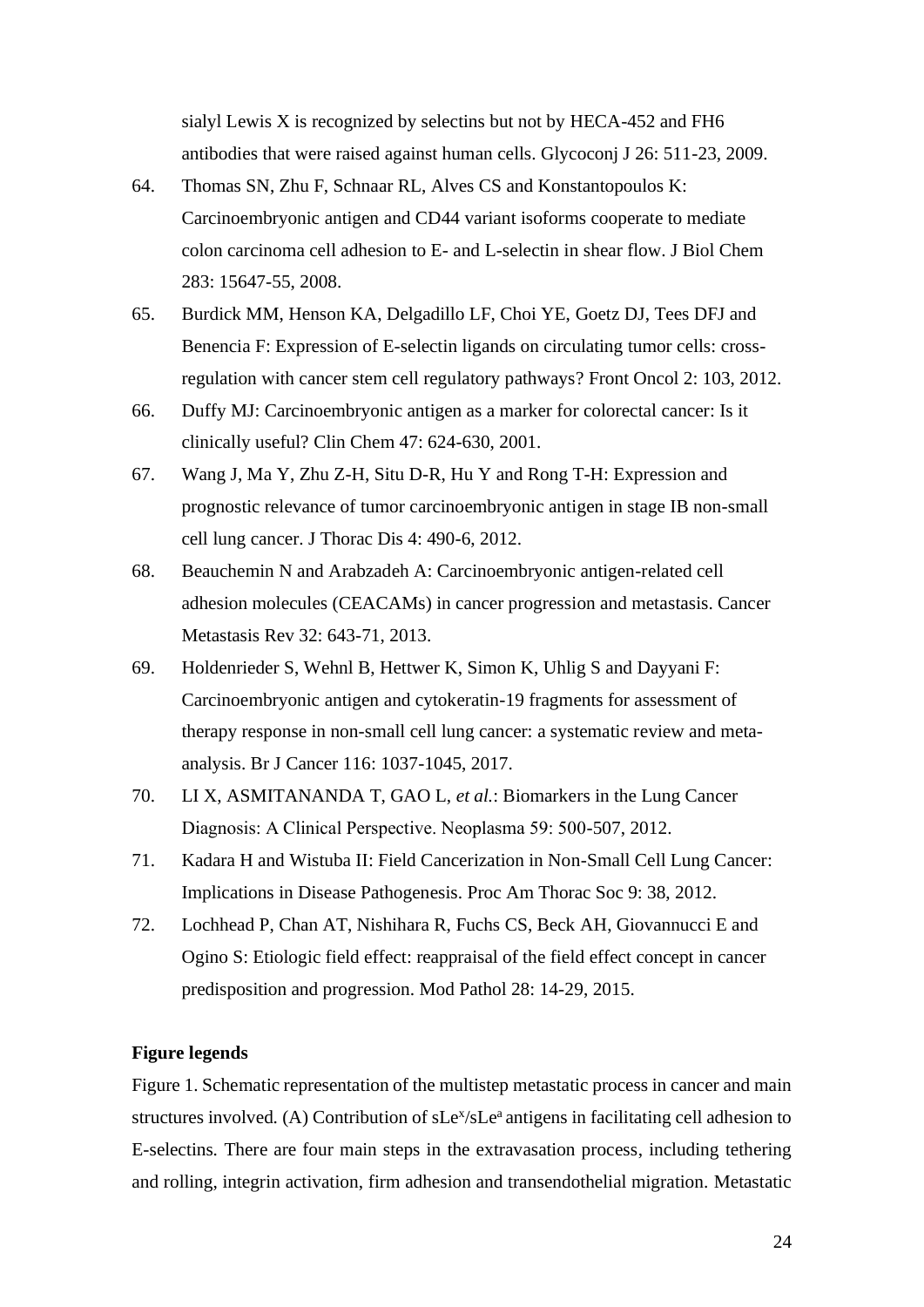dissemination is facilitated by interactions between tumour cells and endothelium in distant tissues. These interactions are mediated by E-selectins expressed by activated endothelial cells and the corresponding E-selectin ligands expressed on the cell surface of cancer cells. These ligands are prototypically the sLe<sup>x</sup> and sLe<sup>a</sup> antigens, displayed on cell surface proteins or lipid scaffolds. (B) Structure and schematic representation of the biosynthesis of sialyl Lewis antigens. sLe<sup>a</sup> and sLe<sup>x</sup> antigens are sialofucosylated isomer tetrasaccharides, derived from type 1 or type 2 sugar chains, respectively, attached to *N*or *O*-glycan residues. The two types of structures are sialylated by the action of the indicated α2,3-sialyltransferases and successively fucosylated by the action of the FUT3 (in type 1 chains), and FUT3, 4, 5, 6 or 7 (in type 2 chains). FUT, fucosyltransferase; sLe<sup>a/x</sup>, sialyl Lewis a/x.

Figure 2. NSCLC has increased anti-sLe<sup>x</sup>/sLe<sup>a</sup> mAb and E-selectin reactivity. (A) Dot blot analysis of anti-sLe<sup>x</sup>/sLe<sup>a</sup> mAb reactivity in matched normal and tumour proteins. Total lysates of N or T tissues were spotted on nitrocellulose membrane and stained with HECA-452 mAb. Left panel, representative dot blot analysis of the HECA-452 mAb reactivity. Right, the intensity of each dot blot spot, determined using ImageJ 1.48v software and expressed as arbitrary units. Box-and-whisker plots represent median, and lower and upper quartile values (boxes), ranges and all values for each group (black dots). (B) Dot blot analysis of E-selectin reactivity in matched normal and tumour proteins. Total lysates of N or T tissues were spotted on nitrocellulose membrane and stained with E-Ig. Left, representative dot blot analysis of E-Ig reactivity. Right, the intensity of each dot blot spot expressed as arbitrary units. Box-and-whisker plots represent median values, and lower and upper quartiles (boxes), ranges and all values for each group (black dots). \*P<0.05, \*\*\*P<0.001. **(**C) Correlation between anti-sLe<sup>x</sup> /sLe<sup>a</sup> mAb and E-Ig staining intensity in tumour tissue. Correlation was analysed using Spearman's correlation coefficient. (D) Anti-sLe<sup>x</sup>/sLe<sup>a</sup> mAb and E-Ig reactivity in paraffin-embedded normal, tumour and metastasis sections. Sequential sections from representative normal, nonsmall cell lung cancer and bone metastasis tissues were stained with HECA-452 mAb (top) and E-Ig chimera (bottom) via immunohistochemistry. Nuclei stained with haematoxylin. Magnification, x10. E-Ig, mouse E-selectin-human Fc Ig chimera; mAb, monoclonal antibody; N, normal;  $sLe^{a/x}$ , sialyl Lewis  $a/x$ ; T, tumour.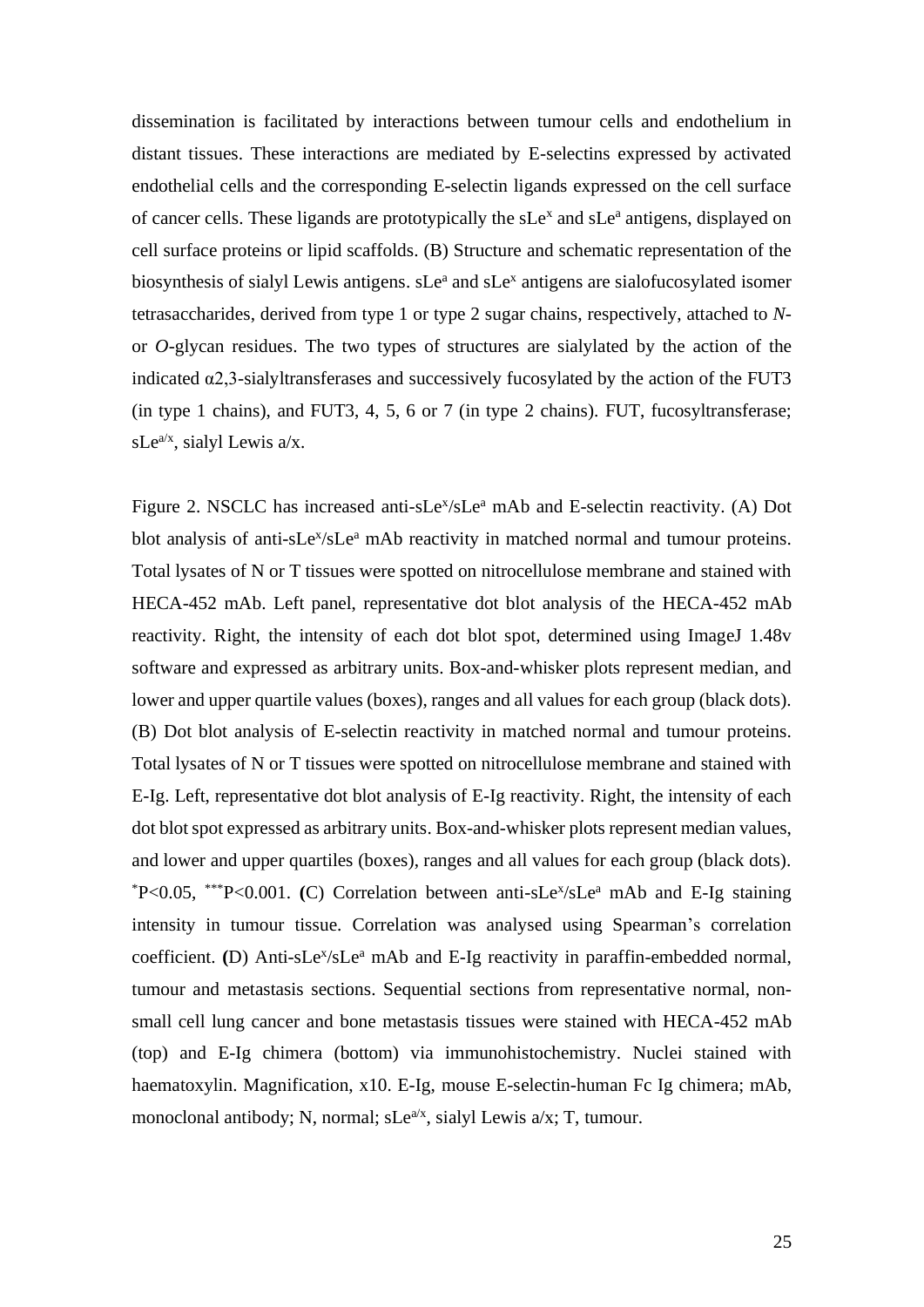Figure 3. NSCLC tissues show upregulation of *FUT3*, *FUT6* and *FUT7* and increased α1,3-FUT activity. (A) Relative mRNA levels of *FUT3*, *FUT4*, *FUT6*, *FUT7*, *ST3GAL3*, *ST3GAL4* and *ST3GAL6* in normal and tumour tissues from patients with NSCLC, as determined via reverse transcription-quantitative PCR analysis*.* Values indicate the number of mRNA molecules of a certain gene per 1,000 molecules of the average of the endogenous controls (*ACTB* and *GAPDH*). Box-and-whisker plots represent median values, and lower and upper quartiles (boxes), ranges and all values for each group (black dots). (B) Evaluation of  $\alpha$ 1,3-FUT activity in tissue lysates.  $\alpha$ 1,3-FUT enzymatic activity was evaluated in lysates obtained from normal and NSCLC tissues derived from 7 patients. Activity was measured using fetuin as an acceptor. 0.05<P<0.1, marginally significant;  ${}^*P<0.05$ ,  ${}^*P<0.01$ ,  ${}^{**}P<0.001$ . (C) Relationship between overall survival and *FUT4* expression ratio. Curve plots of overall survival in 18 patients (vertical tick marks indicate censored cases). Patients with high *FUT4* T/N ratios (n=9) and patients with low *FUT4* T/N ratios (n=9) were separated based on the median value. The multivariate survival model used was the Cox proportional hazards model.  $0.05 < P < 0.1$ , marginally significant. FUT, fucosyltransferase; NSCLC, non-small cell lung cancer; ST3GAL, α2,3-sialyltransferase; T/N, tumour/normal.

Figure 4. CEA is expressed in patients with NSCLC. (A) Western blot analysis of CEA glycoprotein in tumour lysates. Protein (20 µg) obtained from NSCLC patients' tissues were ran in reduced SDS-PAGE gels and blotted with anti-CEA mAb. The numbers above each lane represent the patient number. The lane N corresponds to a representative normal tissue lysate from a patient with NSCLC (particularly from patient number 7), showing negative anti-CEA reactivity. This figure shows a blot with tracks from samples analysed separately. (B) sLe<sup>x</sup>/sLe<sup>a</sup> and E-selectin ligands expression in CEA-negative and CEA-positive patients. The tumour/normal ratios of  $sLe^{x}/sLe^{a}$  expression (left) and Eselectin ligands expression (right) were calculated and separated for CEA-negative and CEA-positive patients. Box-and-whisker plots represent median values, and upper and lower quartiles (boxes), ranges and all values for each group (black dots).  $P<0.05$ . (C) sLe<sup>x</sup>/sLe<sup>a</sup>, E-selectin ligands and CEA have overlapping staining profiles in NSCLC tissues*.* Sequential paraffin-embedded NSCLC tissue sections from patients 2, 7, 10 and 15 were stained with HECA-452 mAb (left), E-Ig chimera (middle), and anti-CEA mAb (right) via immunohistochemistry. Nuclei were stained with haematoxylin. Magnification, x10. CEA, carcinoembryonic antigen; E-Ig, mouse E-selectin-human Fc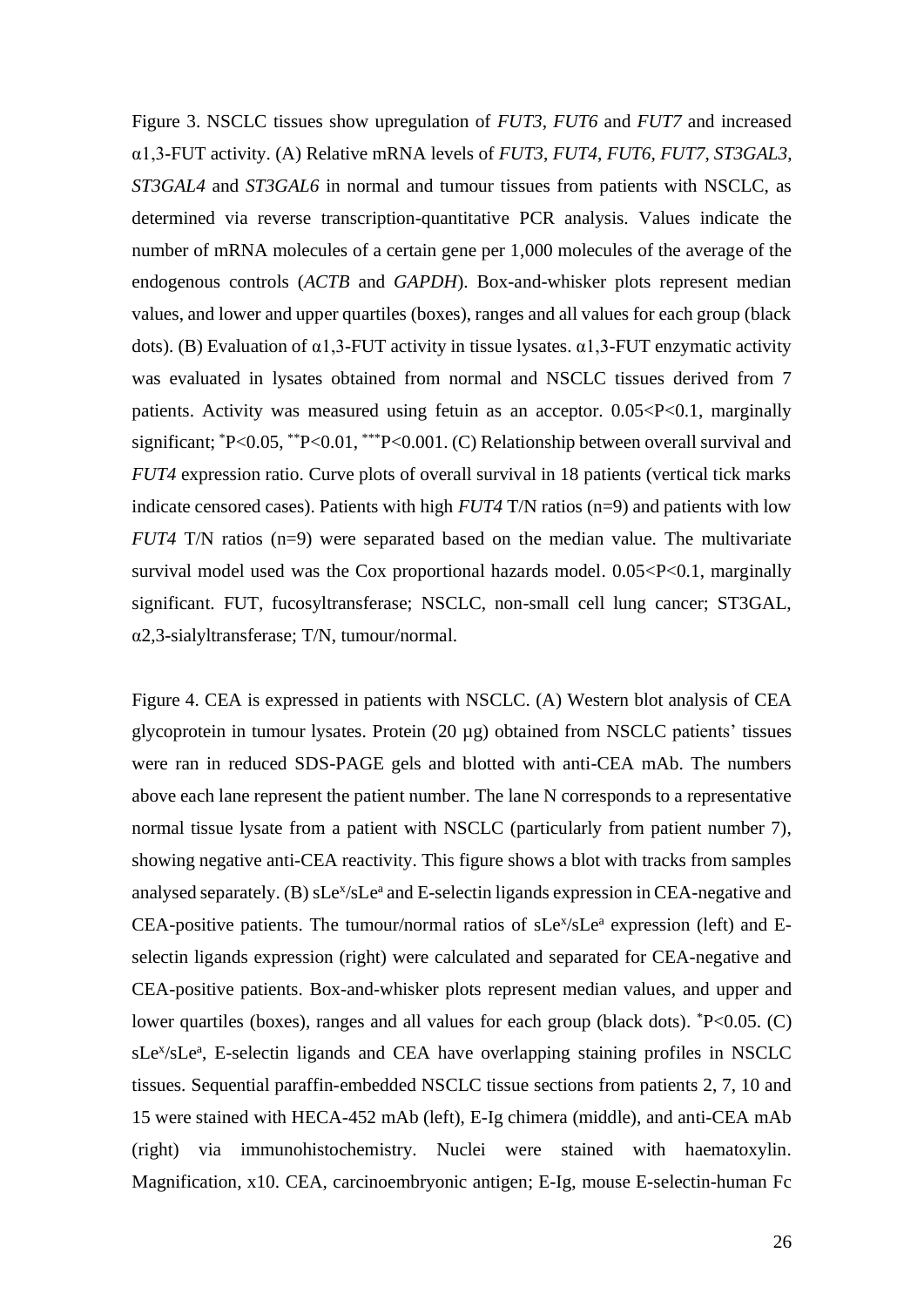Ig chimera; E-SL, E-selectin; mAb, monoclonal antibody; N, normal; NSCLC, non-small cell lung cancer; sLe<sup> $a/x$ </sup>, sialyl Lewis  $a/x$ .

Figure 5. CEA from NSCLC associates with sLe<sup>x</sup>/sLe<sup>a</sup> and has reactivity with E-selectin. (A) Western blot analysis of tumour lysates from CEA-positive NSCLC tissues. CEApositive NSCLC tissues were resolved via SDS-PAGE and immunoblotted with HECA-452 mAb, E-Ig and anti-CEA mAb. (B) Western blot analysis of immunoprecipitated CEA. CEA was immunoprecipitated from the tumour lysate of patient 7, and then resolved via SDS-PAGE and blotted. Left, HECA-452 staining; middle, E-Ig staining; right, anti-CEA mAb staining. CEA, carcinoembryonic antigen; E-Ig, mouse E-selectinhuman Fc Ig chimera; HECA, HECA-452; IP, immunoprecipitation; mAb, monoclonal antibody; NSCLC, non-small cell lung cancer;  $sLe^{a/x}$ , sialyl Lewis  $a/x$ .

Figure 6. CEA glycoprotein is a functional E-selectin ligand in NSCLC. (A) Adhesion of E-selectin-expressing cells to NSCLC lysates. Lysates of NSCLC tissue, derived from patient 7, were spotted on glass slides, and the adhesion of CHO-E cells was tested using a modified Stamper-Woodruff binding assay test. As E-selectin interactions are calciumdependent, CHO-E cells were resuspended in calcium buffer. EDTA buffer was used as a control. Cells were pre-incubated with 20 µg/ml of specific mAbs prior to the adhesion experiment; isotype control or function-blocking anti-E-selectin mAb. (B) Adhesion of E-selectin-expressing cells to CEA immunoprecipitate. CEA was immunoprecipitated from NSCLC tissue derived from patient 7 and spotted on glass slides. Adhesion of CHO-E or CHO-mock cells to CEA IP was tested using a modified Stamper-Woodruff binding assay. CHO-E and CHO-mock cells were resuspended in calcium buffer, and CHO-E cells resuspended in EDTA buffer were used as a negative control. One-way ANOVA followed by Tukey's post hoc test was used for analysis.  $P<0.05$ ,  $*P<0.01$ . Representative pictures captured for each condition (magnification, x100) are represented below the respective graphs. CD62E, E-selectin; CEA, carcinoembryonic antigen; CHO, Chinese hamster ovary cells; CHO-E, E-selectin-expressing CHO; CHO-mock, empty vector-transfected CHO; isotype, isotype control Ab; mAb, monoclonal antibody.

Figure S1. Association between gene expression and clinical features. The T/N expression ratios of *FUT3*, *FUT4*, *FUT6*, *FUT7*, *ST3GAL3*, *ST3GAL4* and *ST3GAL6* were separated according to the histological type, stage, gender, age, metastasis, overall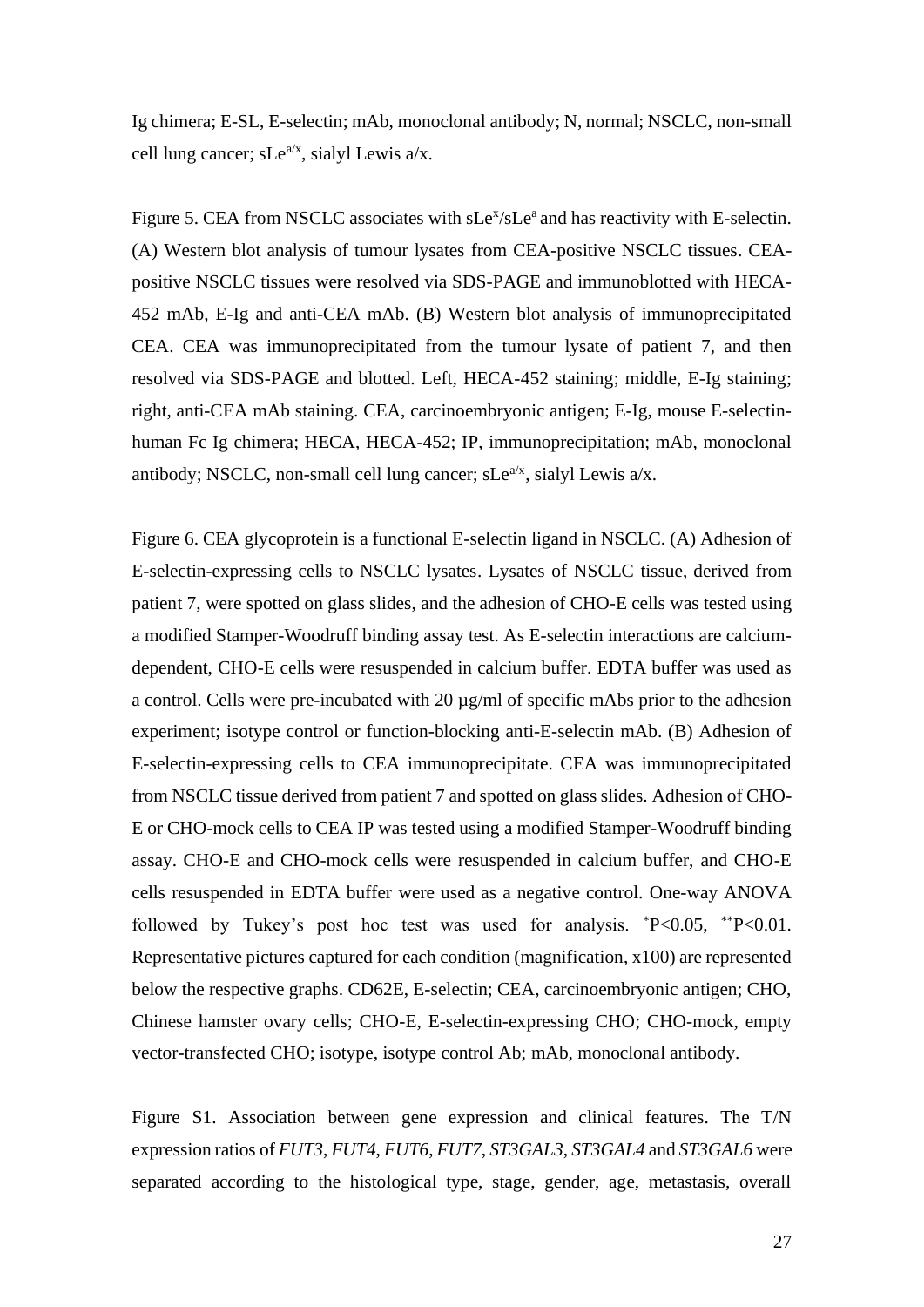survival and smoking habits of the patients. Only significant differences are presented. (A)  $FUT3$  expression ratio according to the histological type. AC, n=14; SCC, n=4. (B) *FUT7* expression ratio according to patient gender. Female, n=4; male, n=10. (C) *FUT6*  expression ratio according to patient smoking habits. Smoker, n=8; non-smoker, n=6. Box-and-whisker plots represent median values, and lower and upper quartiles (boxes), ranges and all values for each group (black dots).  $0.05 < P < 0.1$ , marginally significant; \*P<0.05. AC, adenocarcinoma; FUT, fucosyltransferase; SCC, squamous cell carcinoma; ST3GAL, α2,3-sialyltransferase.

Figure S2. E-selectin expression in CHO-mock and CHO-E cells. Representative flow cytometry histograms for the expression of E-selectin in CHO-mock cells and CHO-E cells, after staining with anti-E-selectin monoclonal antibody (clone 68-5H11). The dotted line represents cells labelled with isotype control. CHO, Chinese hamster ovary cells; CHO-E, E-selectin-expressing CHO; CHO-mock, empty vector-transfected CHO.

| Clinical feature  | $sLe^{x/a}$       | P-value | E-Selectin        | P-value |
|-------------------|-------------------|---------|-------------------|---------|
|                   | expression        |         | ligands           |         |
|                   | (mean $T/N$       |         | expression        |         |
|                   | ratio $\pm$ SEM)  |         | (mean T/N ratio   |         |
|                   |                   |         | $\pm$ SEM)        |         |
| Histological type |                   | 0.577   |                   | >0.999  |
| Adenocarcinoma    | $1.710\pm0.165$   |         | $1.557 \pm 0.185$ |         |
| $(N=14)$          |                   |         |                   |         |
| Squamous cell     | $1.448 \pm 0.220$ |         | $1.633 \pm 0.321$ |         |
| carcinoma $(N=4)$ |                   |         |                   |         |
| Stage of disease  |                   | 0.335   |                   | < 0.999 |
| $I + II (N=11)$   | $1.500 \pm 0.222$ |         | $1.556 \pm 0.189$ |         |
| III $(N=7)$       | $1.748 \pm 0.176$ |         | $1.585 \pm 0.234$ |         |
| Gender            |                   | >0.999  |                   | < 0.999 |
| Male $(N=13)$     | $1.670 \pm 0.182$ |         | $1.562 \pm 0.216$ |         |
| Female $(N=5)$    | $1.604 \pm 0.171$ |         | $1.604 \pm 0.108$ |         |

Table I. Relation between expression of sLe<sup>x</sup>/sLe<sup>a</sup> and E-selectin ligands with patient's clinical features.